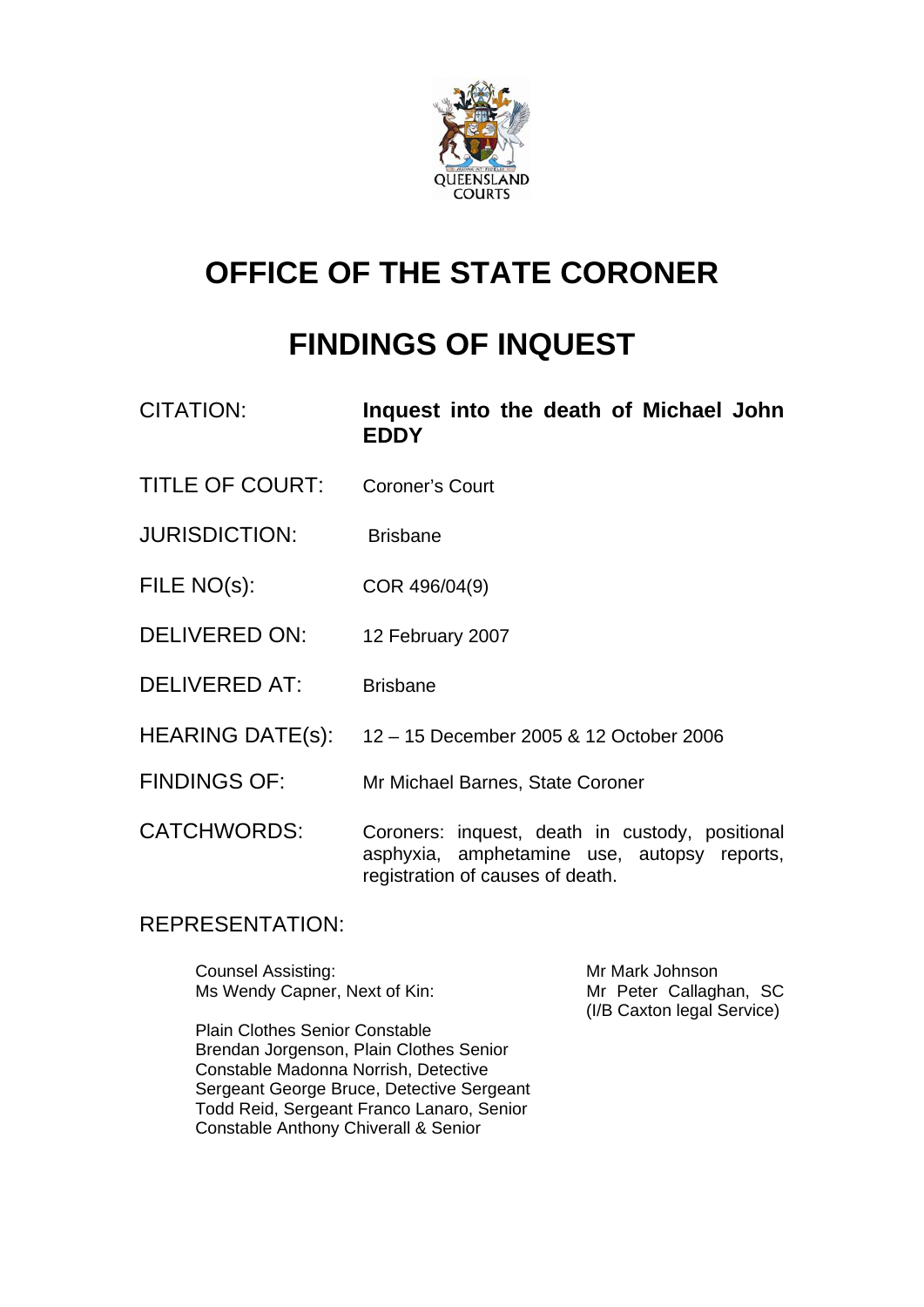| Constable Neil Smith:                   | Mr Paul Brown          | (I/B    |
|-----------------------------------------|------------------------|---------|
|                                         | Gilshenan &            | Luton   |
|                                         | Lawyers)               |         |
| Queensland Police Service Commissioner: | Mr Richard Taylor (I/B |         |
|                                         | QLD Police             | Service |
|                                         | Solicitor)             |         |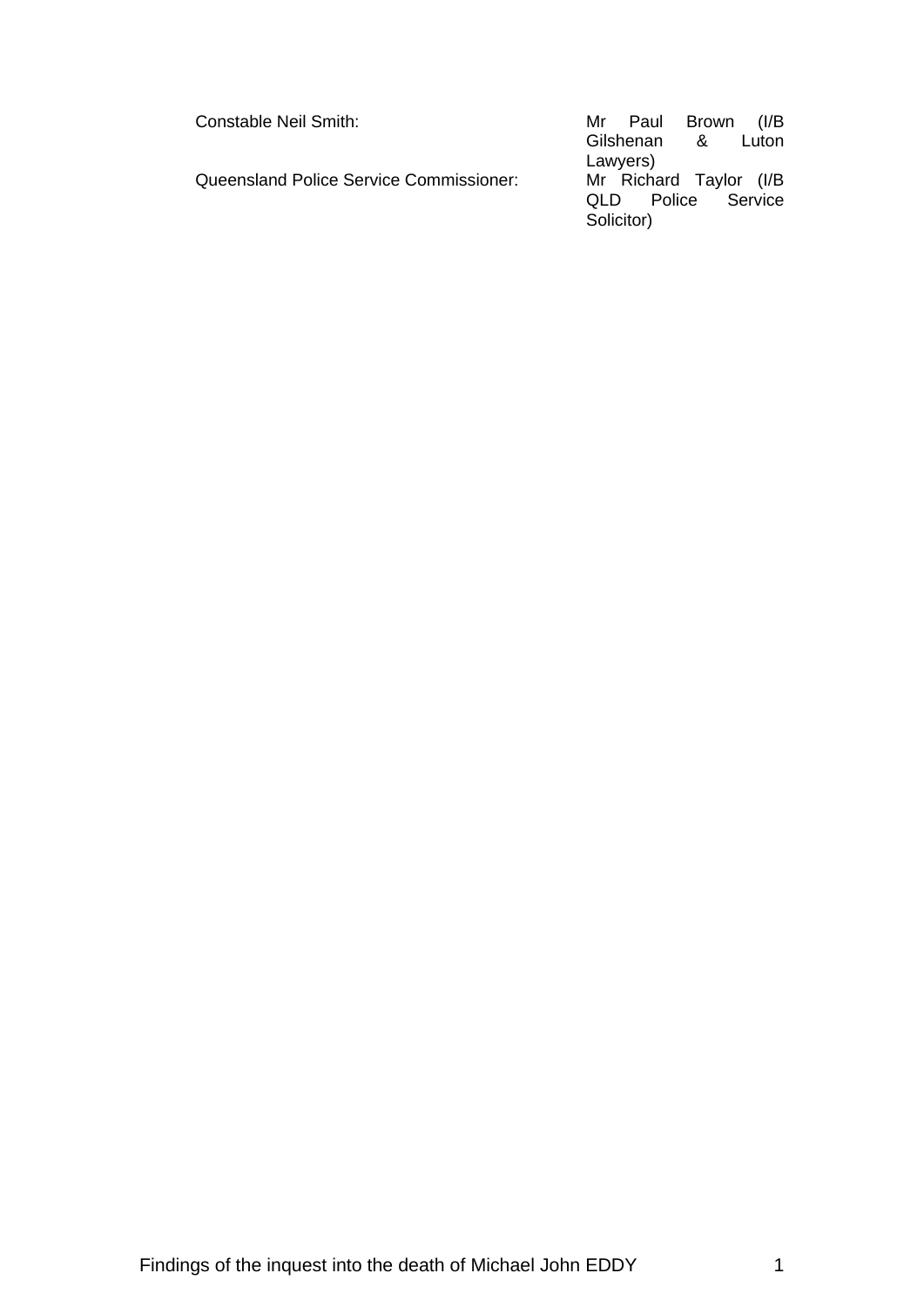# Findings of the inquest into the death of Michael John **EDDY**

# **Table of contents**

| Findings of the inquest into the death of Michael John EDDY 2           |  |
|-------------------------------------------------------------------------|--|
|                                                                         |  |
|                                                                         |  |
|                                                                         |  |
|                                                                         |  |
|                                                                         |  |
| The admissibility of evidence and the standard of proof4                |  |
|                                                                         |  |
|                                                                         |  |
|                                                                         |  |
|                                                                         |  |
|                                                                         |  |
|                                                                         |  |
|                                                                         |  |
|                                                                         |  |
|                                                                         |  |
|                                                                         |  |
|                                                                         |  |
|                                                                         |  |
|                                                                         |  |
|                                                                         |  |
|                                                                         |  |
|                                                                         |  |
|                                                                         |  |
|                                                                         |  |
|                                                                         |  |
|                                                                         |  |
|                                                                         |  |
|                                                                         |  |
|                                                                         |  |
|                                                                         |  |
|                                                                         |  |
|                                                                         |  |
|                                                                         |  |
| Cause of death when opinion is dependent upon factual circumstances  29 |  |
| Recommendation 2 - Extraneous information relied upon for autopsy       |  |
|                                                                         |  |
| Recommendation 3 - Amendment of the Births Deaths and Marriages Act     |  |
|                                                                         |  |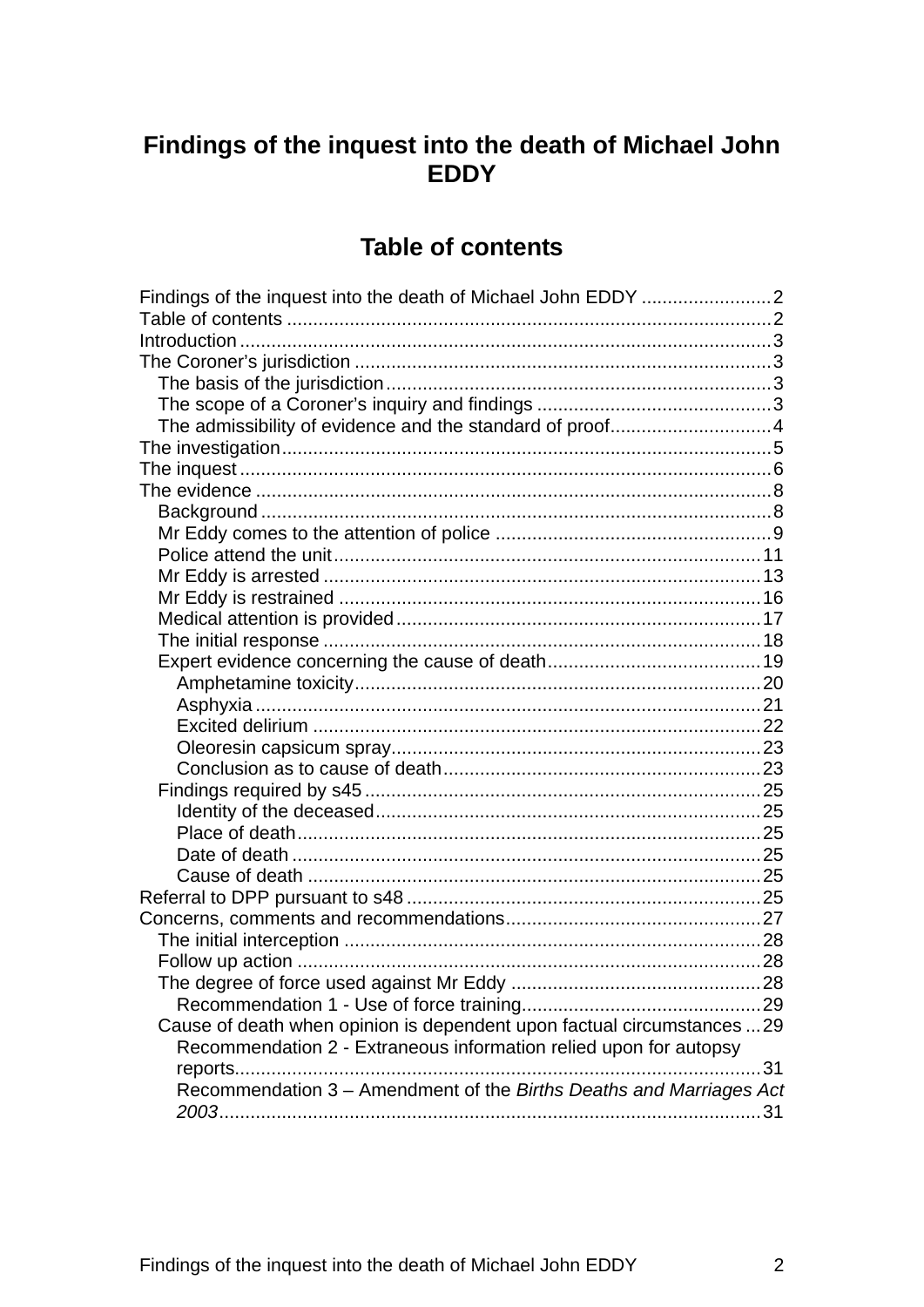The *Coroners Act 2003* provides in s45 that when an inquest is held into a death in custody, the coroner's written findings must be given to the family of the person who died, each of the persons or organisations granted leave to appear at the inquest and to various specified officials with responsibility for the justice system. These are my finding in relation to the death of Michael John Eddy. They will be distributed in accordance with the requirements of the Act and posted on the web site of the Office of the State Coroner.

# **Introduction**

In the early hours of the morning on 20 February 2004, four police officers went to a home unit in a three story block owned by the Department of Housing in Dutton Park, Brisbane. They were looking for Michael Eddy, believing him to be the person who had fled from a traffic interception earlier in the evening.

They were let into the unit but were told that Mr Eddy was not there. They didn't believe this and demanded entry to a closed bedroom in the unit. When they forced the door, they were confronted by Mr Eddy who resisted their attempts to arrest him. A violent struggle ensued. After Mr Eddy was restrained it was noticed that he was suffering some sort of medical emergency and an ambulance was called and first aid administered. He was not able to be revived and was pronounced dead at the scene.

These findings seek to explain how that happened and make recommendations aimed at reducing the likelihood of death happening in similar circumstances in future.

# **The Coroner's jurisdiction**

Before turning to the evidence, I will say something about the nature of the coronial jurisdiction.

### *The basis of the jurisdiction*

Because Mr Eddy was, when he died, attempting to avoid being taken into police custody, his death was a "*death in custody*" within the terms of the Act and so it was required to be reported to the State Coroner for investigation and inquest.<sup>2</sup>

#### *The scope of a Coroner's inquiry and findings*

A coroner has jurisdiction to inquire into the cause and the circumstances of a reportable death. If possible he/she is required to find:-

- whether a death in fact happened
- the identity of the deceased;
- when, where and how the death occurred; and

l

<sup>&</sup>lt;sup>1</sup> See s10(1)(c)<br><sup>2</sup> s8(3) defines "*reportable death*" to include deaths in custody and s7(2) requires that such deaths be reported to the state coroner or deputy state coroner. Section 27 requires an inquest be held in relation to all deaths in custody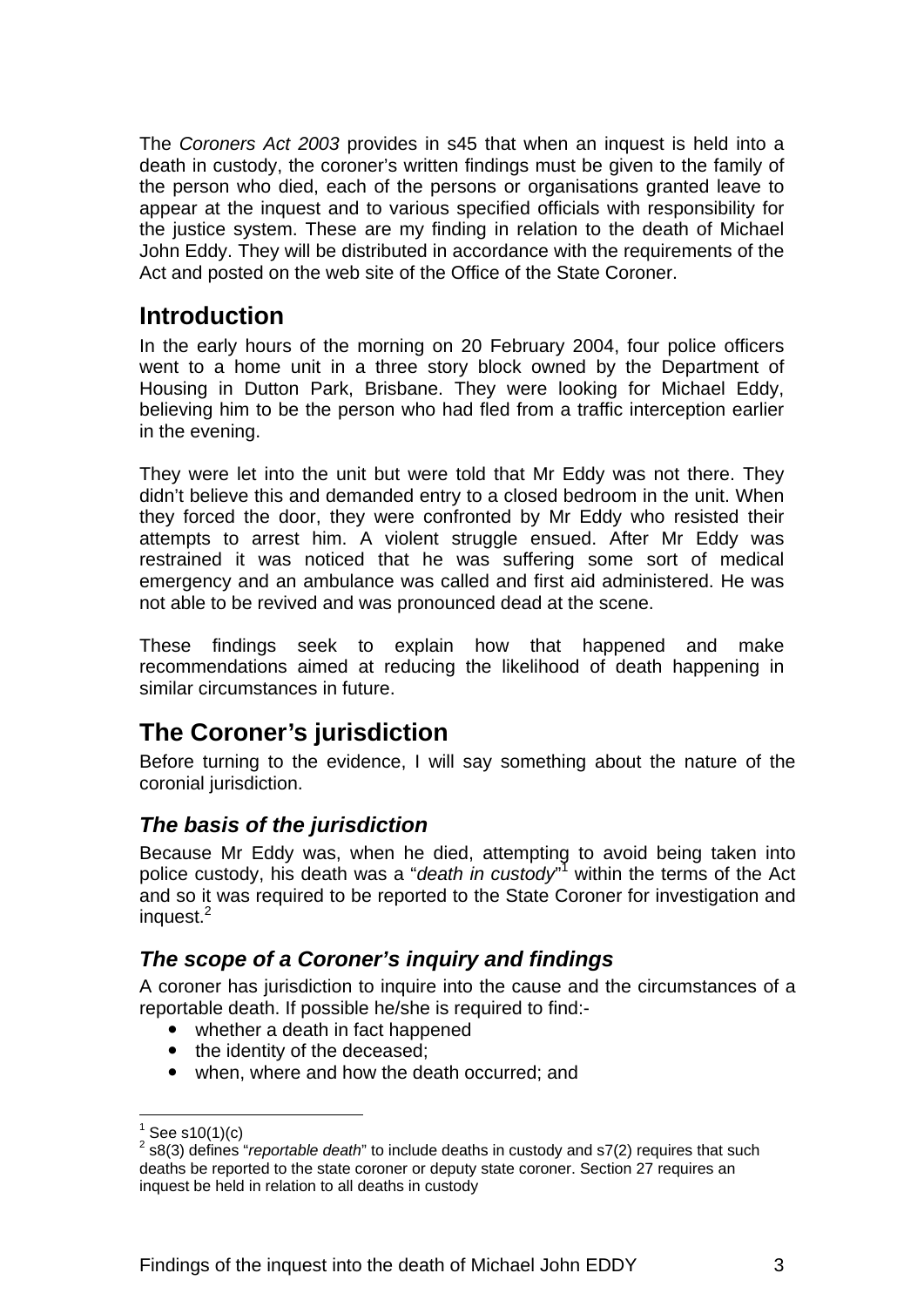• what caused the person to die.

There has been considerable litigation concerning the extent of a coroner's jurisdiction to inquire into the circumstances of a death. The authorities clearly establish that the scope of an inquest goes beyond merely establishing the medical cause of death but as that issue was not contentious in this case I need not seek to examine those authorities here. I will say something about the general nature of inquests however.

An inquest is not a trial between opposing parties but an inquiry into the death. In a leading English case it was described in this way:-

*It is an inquisitorial process, a process of investigation quite unlike a criminal trial where the prosecutor accuses and the accused defends… The function of an inquest is to seek out and record as many of the facts concerning the death as the public interest requires.*<sup>3</sup>

The focus is on discovering what happened, not on ascribing guilt, attributing blame or apportioning liability. The purpose is to inform the family and the public of how the death occurred with a view to reducing the likelihood of similar deaths. As a result, the Act authorises a coroner to make preventive recommendations concerning public health or safety, the administration of justice or ways to prevent deaths from happening in similar circumstances in future.<sup>4</sup> However, a coroner must not include in the findings or any comments or recommendations statements that a person is or maybe guilty of an offence or civilly liable for something.<sup>5</sup>

#### *The admissibility of evidence and the standard of proof*

Proceedings in a coroner's court are not bound by the rules of evidence because s37 of the Act provides that the court "*may inform itself in any way it considers appropriate."* That doesn't mean that any and every piece of information however unreliable will be admitted into evidence and acted upon. However, it does give a coroner greater scope to receive information that may not be admissible in other proceedings and to have regard to its provenance when determining what weight should be given to the information.

This flexibility has been explained as a consequence of an inquest being a factfinding exercise rather than a means of apportioning guilt: an inquiry rather than a trial. $^6$ 

A coroner should apply the civil standard of proof, namely the balance of probabilities, but the approach referred to as the *Briginshaw* sliding scale is applicable.<sup>7</sup> This means that the more significant the issue to be determined, the more serious an allegation or the more inherently unlikely an occurrence,

l <sup>3</sup> *R v South London Coroner; ex parte Thompson* (1982) 126 S.J. 625 4

 $4$ s46

 $5$  s45(5) and 46(3)

<sup>6</sup> *R v South London Coroner; ex parte Thompson* per Lord Lane CJ, (1982) 126 S.J. 625 7 *Anderson v Blashki* [1993] 2 VR 89 at 96 per Gobbo J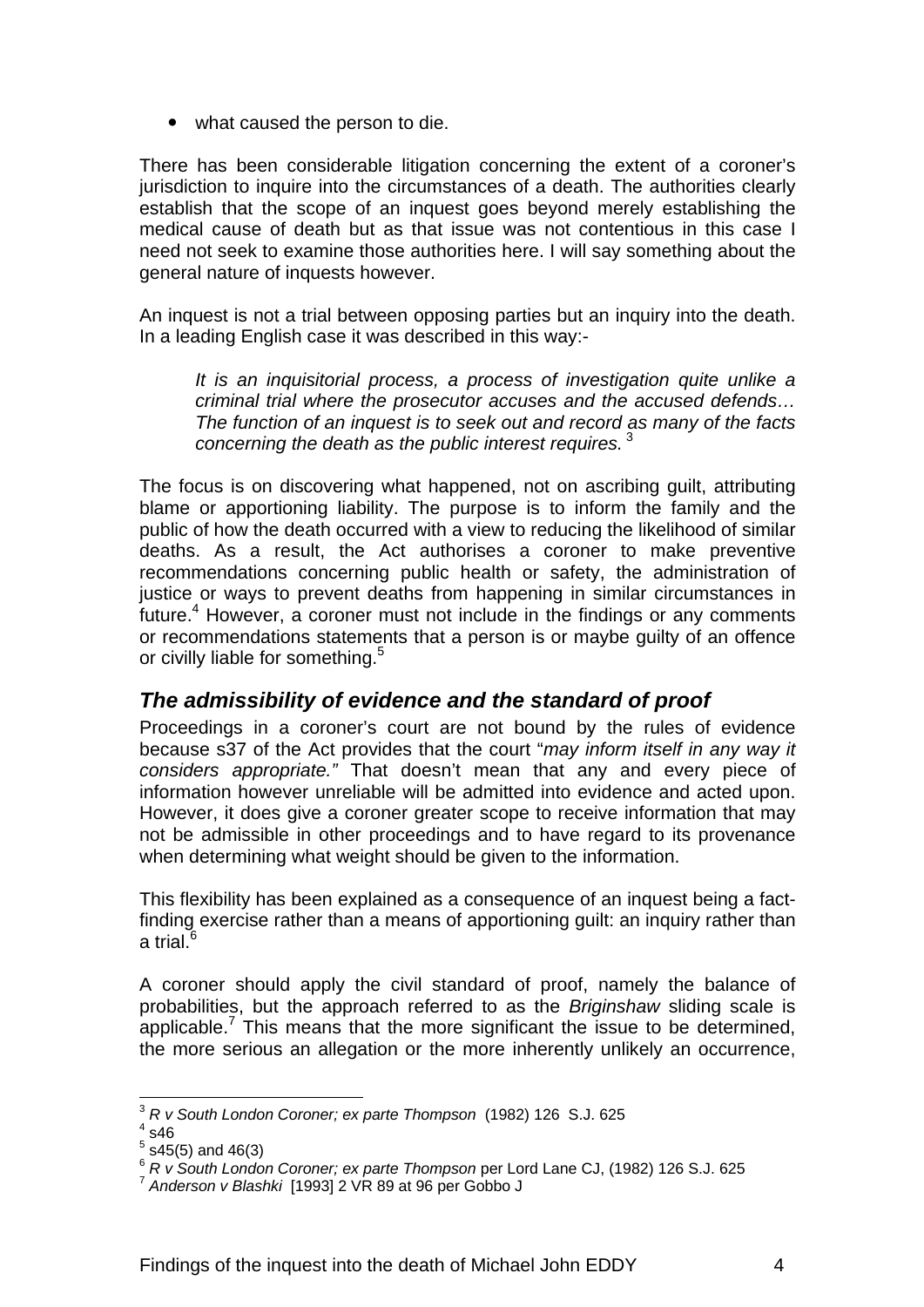the clearer and more persuasive the evidence needed for the trier of fact to be sufficiently satisfied that it has been proven to the civil standard. $8$ 

It is also clear that a coroner is obliged to comply with the rules of natural justice and to act judicially. This means that no findings adverse to the interest of any party may be made without that party first being given a right to be heard in opposition to that finding. As *Annetts v McCann<sup>10</sup>* makes clear that includes being given an opportunity to make submissions against findings that might be damaging to the reputation of any individual or organisation.

# **The investigation**

As soon as police at the unit became aware that Mr Eddy had died, the unit and immediate surrounds were treated as a crime scene in that it was secured and movements in and out of it were recorded.

The death was reported up the chain of the QPS command and the officer in charge of the Homicide Investigation Group was instructed that his officers were to be the lead investigators. The officer detailed to lead the investigation and the officer in charge of the group attended the scene a few hours after the death, as did officers from the QPS Ethical Standard Command and the Crime and Misconduct Commission.

Some effort was made to separate the officers directly involved in the death but they were together for some time after the death at the unit complex. In evidence they acknowledged that they had discussed the incident before they were told not to. I have no evidence to suggest that they conspired to undermine the integrity of the investigation but such poor practice allows to arise suspicions to that effect.

The unit was examined by a scenes of crime officer who took samples of fluids he found on the walls of the unit and swabs from Mr Eddy's body. Some implied criticism was made of the failure of this officer to attempt to analyse the mucus that was thought to have flowed from Mr Eddy onto the carpet in the unit. In my view analysis of this substance would not have revealed anything that was not able to be examined during the autopsy.

Photographs were taken of the unit and Mr Eddy's body.

No attempt was made to examine Constable Jorgenson's police issue firearm for fingerprints even though the officer alleged that the dead man had handled it. For reasons that will become obvious when I discuss the evidence, I consider this to be a regrettable oversight but not one that has any bearing on the outcome of these proceedings.

l <sup>8</sup> Briginshaw v Briginshaw (1938) 60 CLR 336 at 361 per Sir Owen Dixon J

<sup>9</sup> *Harmsworth v State Coroner* [1989] VR 989 at 994 and see a useful discussion of the issue in Freckelton I., "Inquest Law" in *The inquest handbook*, Selby H., Federation Press, 1998 at 13

 $10^{10}$  (1990) 65 ALJR 167 at 168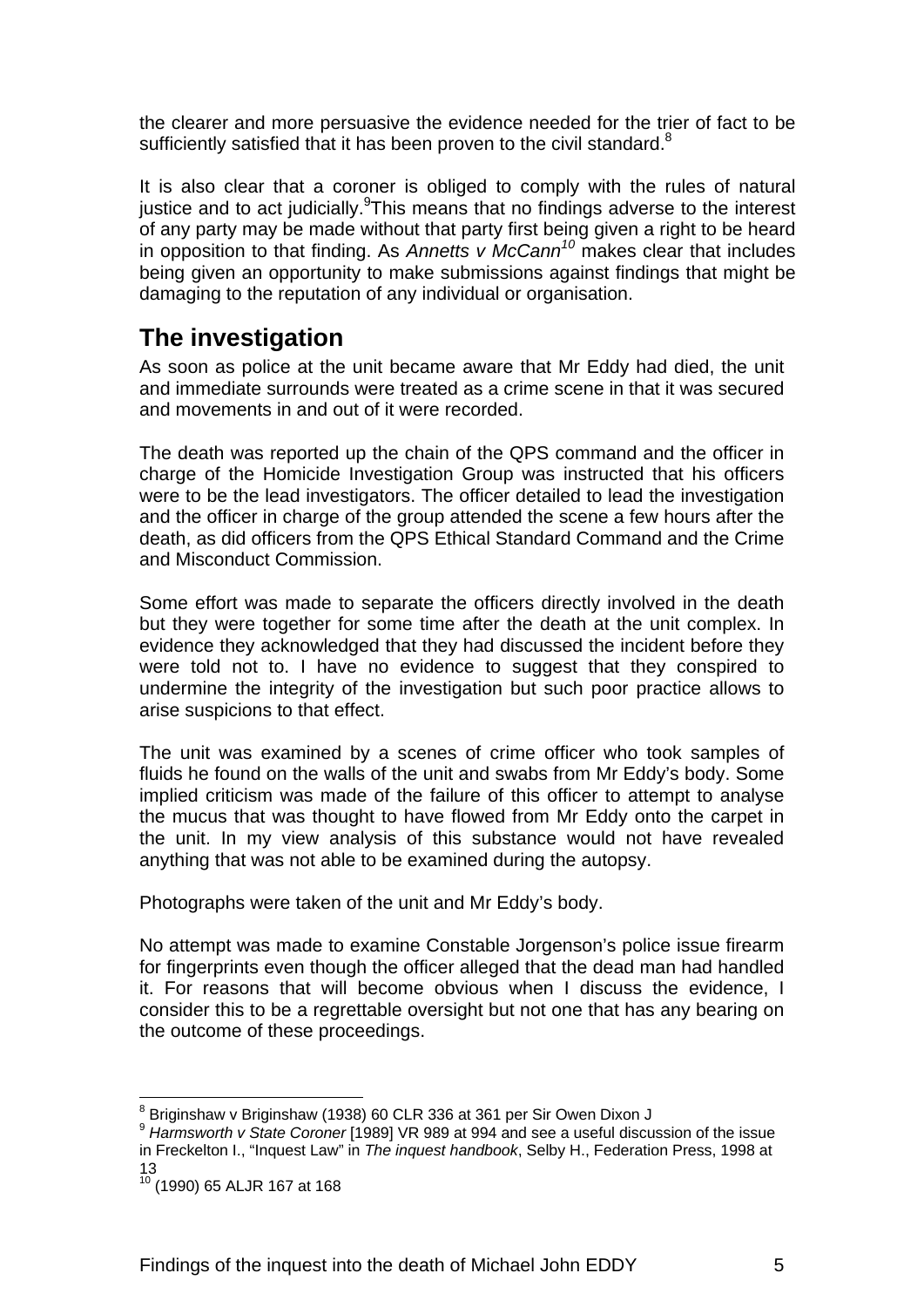Later in the morning of the death, the four officers who had been directly involved in the incident that led to the death were interviewed at length and required to participate in another interview at the scene of the death. That "walk through" was video taped. It was not a complete re-enactment, in that no one took the part of the deceased man or the others present at the time of the incident. Rather, the officers being interviewed simply showed where they had been at various times and pointed out where other participants had been. For this reason it was of substantially less value that it would have been a proper re-enactment. The officer participated I the interviews after being given a direction to do so pursuant to the *Police Service Administration Act 1990*. As a result the answers they gave are able to be relied upon by me to make the findings required by s45(2) of the Act but could not be used against the interviewee in criminal proceedings.

The two civilians who were present at the unit at the material time were also interviewed later on the same morning. The investigating officers were impliedly criticised by counsel for the family for not re-interviewing these witnesses after they were more rested and, in one case, sober. I expect those witnesses may have been able to give amore coherent account if their interviews had been postponed but I can also understand why the investigators would want to get a detailed version from those witnesses as soon as possible. In this case I don't consider any evidence was lost nor any harm done by the timing of these interviews. Nor do I consider anything of substance would have been gained by re-interviewing them subsequently.

After the scene was examined, Mr Eddy's body was transported to the John Tonge Centre where, on 21 February 2004, a full external and internal examination was undertaken by a forensic pathologist Dr Alex Olumbe in the presence of Dr Anthony Ansford a senior forensic pathologist from the same centre. On 23 February, as a result of a request from solicitors then acting for Mr Eddy's mother I ordered that a second autopsy be performed in the presence of a private forensic pathologist retained by the family.

Despite the reservations mentioned above, I am satisfied the investigation was reasonably thorough and that it was competently undertaken.

# **The inquest**

A directions hearing was convened on 15 August 2005 at which Mr Johnson was appointed counsel assisting and leave to appear was granted to Mr Eddy's mother, the officers involved in attempting to arrest him and the Commissioner of the Queensland Police Service. An issues list was distributed and a tentative list of witnesses discussed. The matter was then adjourned for hearing on 12 December when it proceeded for four days. The hearing was then adjourned to enable more expert evidence to be obtained: another forensic pathologist was briefed to provide a report. The hearing resumed on 12 October 2006. One hundred and forty-three exhibits were tendered and 18 witnesses gave evidence.

When they gave evidence, the three officers directly involved in restraining Mr Eddy claimed that some of their answers might incriminate them. I accepted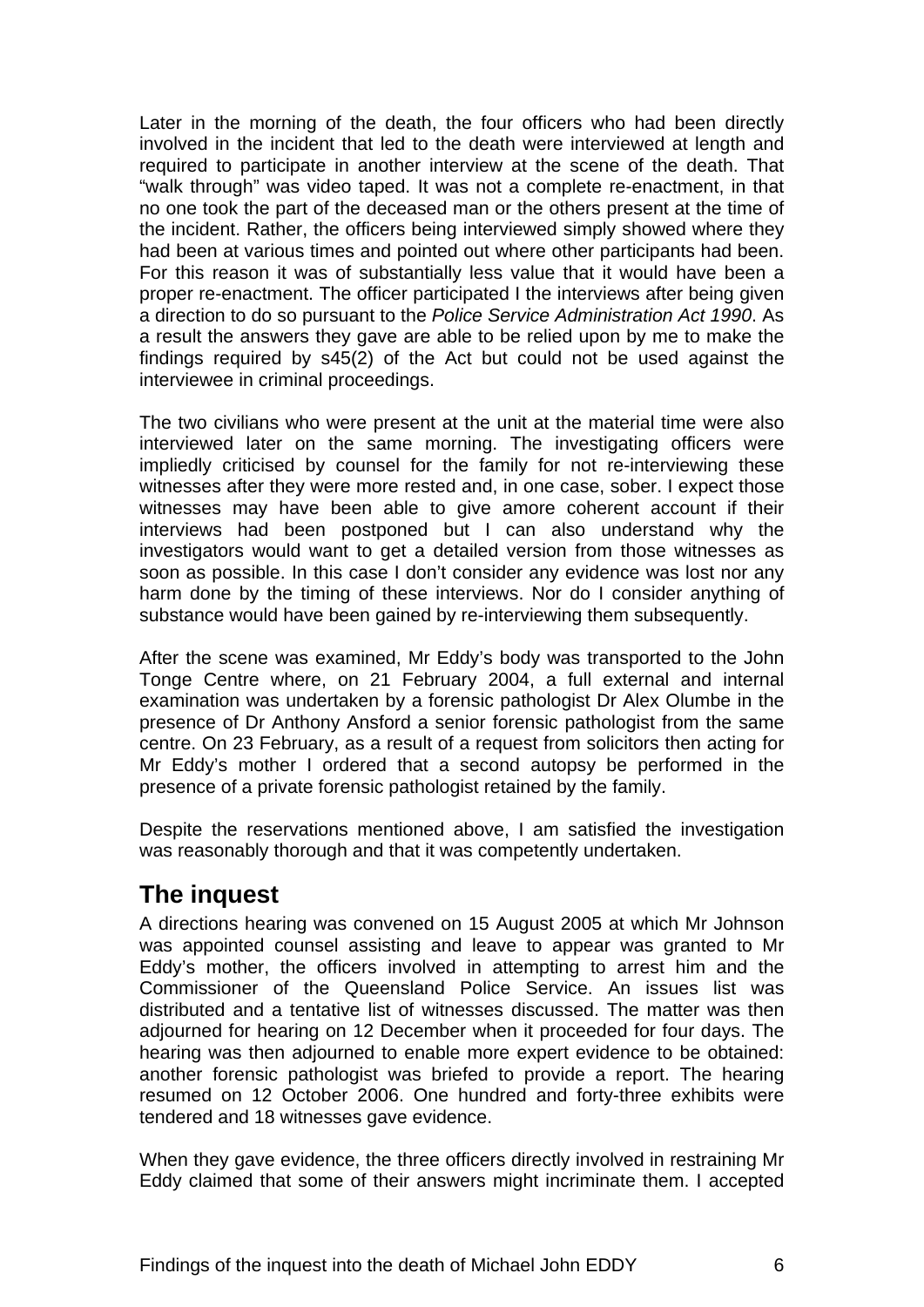that objection and pursuant to s39 of the Act directed that they answer the questions as I considered it was in the public interest that they gave a complete account of their involvement in the death. As a result the answers they gave are able to be relied upon by me to make the findings required by s45(2) of the Act but could not be used against the witness in criminal proceedings.

At the conclusion of the hearing I sought and received submissions on whether s45(5) of the Act prevented me from making comments on the lawfulness of the forced entry by police to the bedroom occupied by Mr Eddy and the appropriateness of the force used to restrain him. As a result of considering those submissions I concluded that I could not comment on the lawfulness of the entry but I could comment on the degree of force used so long as such comments did not suggest the officers involved may have committed a criminal offence as a result of that use of force.

Another legal issue that arose as a result of some residual uncertainty surrounding the interpretation of provisions of the relatively new *Coroners Act 2003* concerned the mechanism by which coroners now respond to evidence of possible criminal offences. No longer do coroners have the power to commit a person for trial in connection with a death investigated at inquest. Instead, pursuant to s48, if, as result of the information obtained while investigating a death, a coroner reasonably suspects someone has committed an offence, the coroner must give that information to the appropriate prosecuting authority.

It seems clear that if a coroner chooses to make such a referral, he/she should not include that fact in his/her findings or comments as that would offend against the prohibition in s45(5) or s46(3) of including a statement that a person may be guilty of an offence. However, that does not necessarily conclude the issue of whether any of those granted leave to appear at the inquest, including the person who might be the subject of such a referral, have a right to be heard in relation to that decision.

As a matter of general principle, a person whose rights may be adversely affected by an administrative or judicial decision has a right to be heard before such a decision is made. As mentioned earlier, this has been held to apply to a coroners findings and it might be thought to entitle also the subject of a possible referral under s48 to be given an opportunity to be heard on that point.

Indeed, s36 of the Act which authorises "*a person who the Coroners Court considers has sufficient interest in the inquest"* to "*appear, examine witnesses and make submissions at the inquest"* may be thought to extend the right to make submissions on the s48 issue to all those who have been granted leave to appear at the inquest.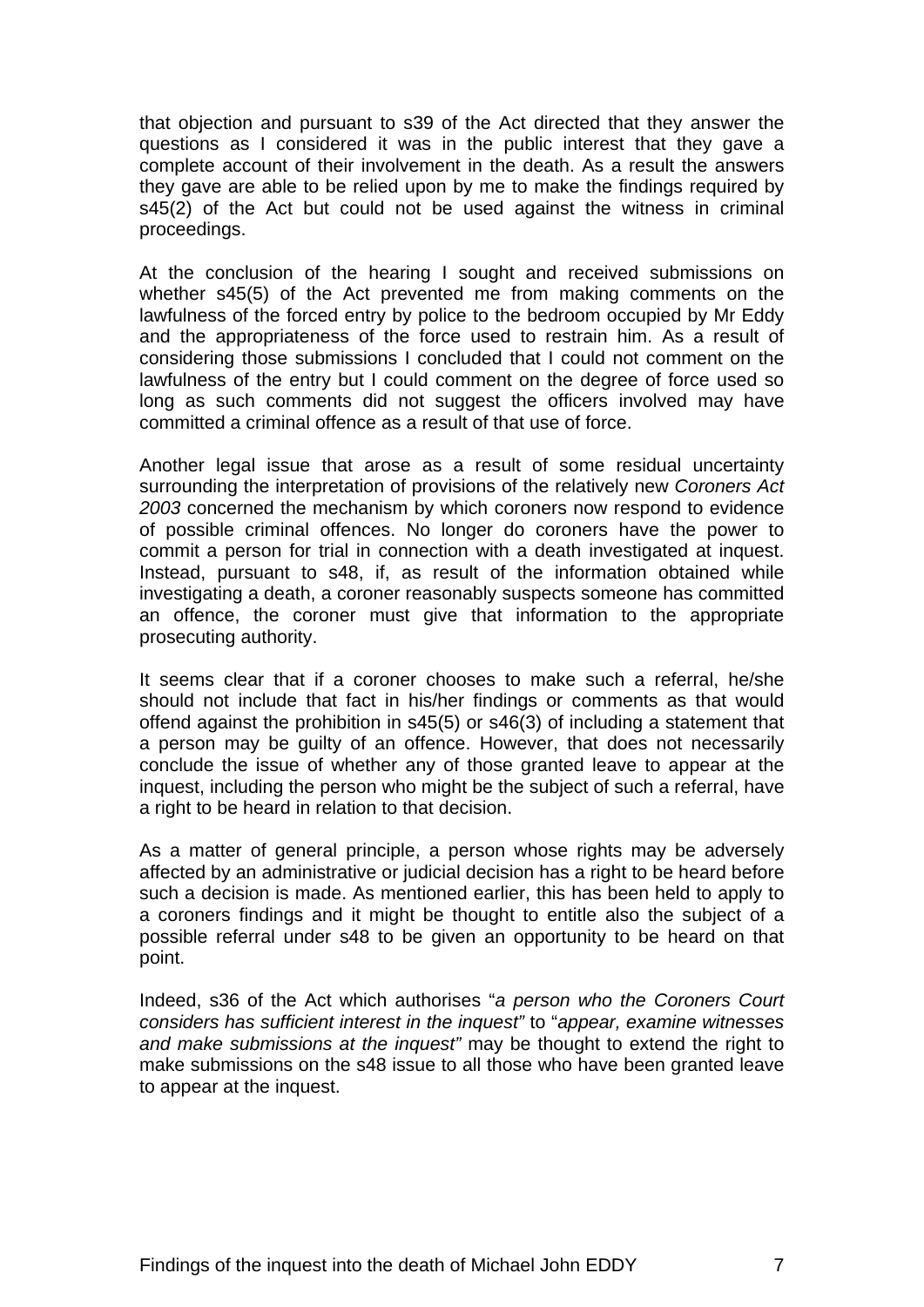Arguments against this approach are articulated in the Tasmanian decision of *R v Tennent; ex parte Jager*. 11 In that case, which dealt with similar provisions of the Tasmanian legislation, the Court divined an intention in the legislation to protect the reputation of those who might be the subject of public submissions urging a coroner to refer matters to the prosecuting authorities. It addressed the concern I expressed earlier about being required to give those adversely affected a right to be heard by holding that a referral to prosecuting authorities did not affect a person's rights or reputation and was of no legal consequence: a person who suspected that he/she may have been the subject of such a referral could make a submission directly to the decision maker, namely, the prosecuting authority. However, somewhat confusingly, the court went on to observe that even if the rights of the subject of a referral were so adversely affected as to give him/her a right to be heard, that didn't mean that others granted leave to appear at the inquest could also insist on being heard on that question.

As a result of having considered the *Tennent* decision and the submissions received from the parties in relation to this issue I have come to the view that the right to make submissions, conferred by s36 on those granted leave to appear at the inquest, should be limited to the findings or comments that can be made at the inquest under s45 and s46 respectively and not extend to whether I make a referral under s48, a process that occurs separately and discretely from the inquest.

The parties also made written submissions on the factual matters and possible preventative recommendations. I found them to be of great assistance.

# **The evidence**

I turn now to the evidence. Of course I can not even summarise all of the information contained in the exhibits and transcript but I consider it appropriate to record in these reasons the evidence I believe is necessary to understand the findings I have made.

### *Background*

At the time of his death Michael Eddy was 26 years of age. He had a significant criminal history for a person of his age and had served time in prison. He had an extensive drug habit having used amphetamines and other "*hard drugs*" for most of his adult life.

In the period shortly before his death, Mr Eddy had not been convicted of any serious criminal offences for some years but he was on bail in relation to traffic and drug charges that had been preferred four days prior to his death.

It seems that for some time Mr Eddy had been extensively involved in selling amphetamines. Indeed on the day before his death he spent the day with his girlfriend, Bernadette Smith, visiting associates for this purpose.

l  $11$  (2000) 9 Tas R 111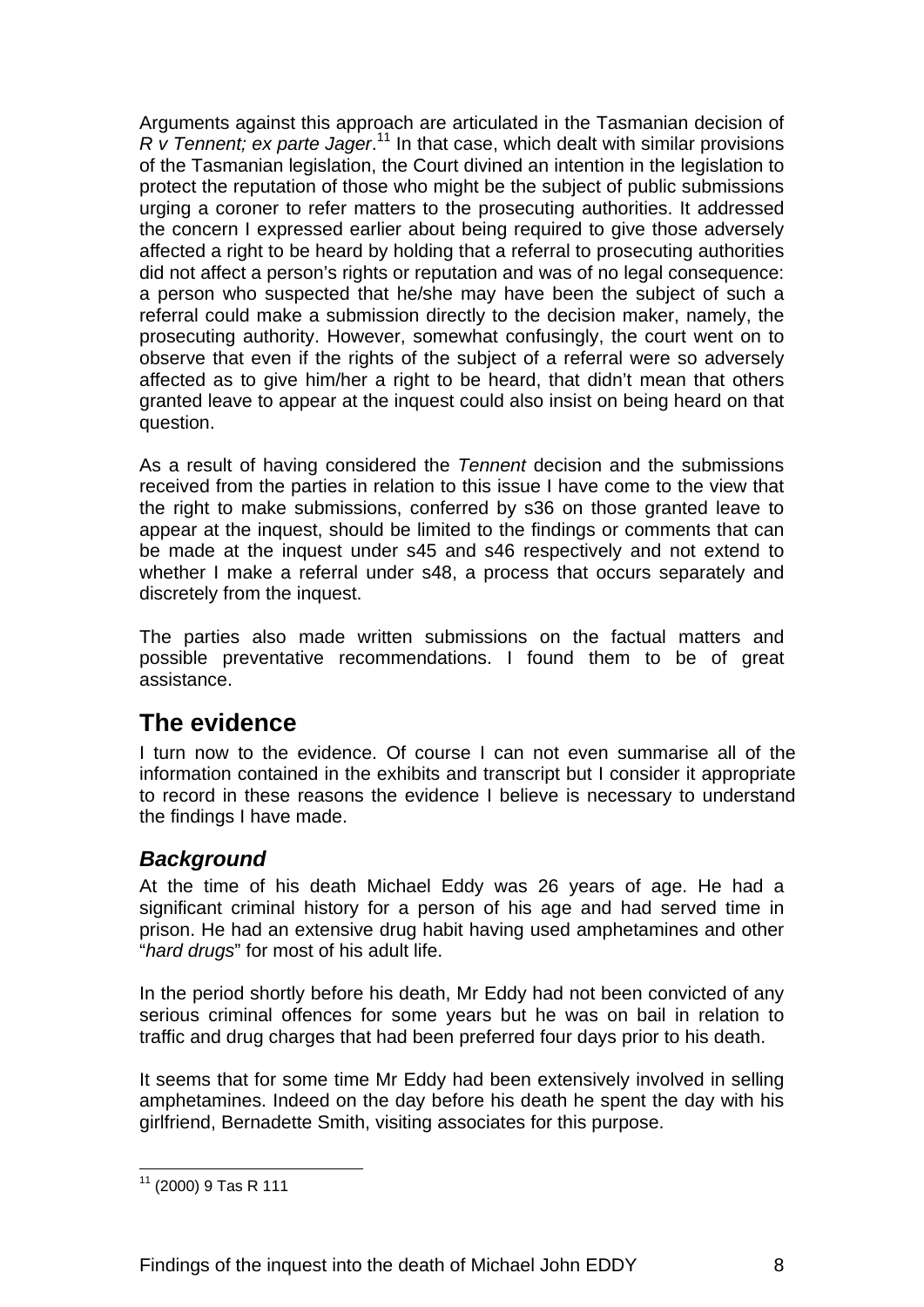His movements in the latter part of 19 February 2004 have not been established with certainty. It seems that in the late afternoon he went with Ms Smith to visit his mother, Wendy Capner, at her home in Loganholme and told her that he, Ms Smith and her 14 month old baby would stay at Ms Capner's house that night so that they could have some peace and quiet away from Ms Smith's noisy and drunk brother, Dion Windus, with whom she had been staying. Ms Capner says the couple and the baby returned to her house at about 7.00pm and were still there when she returned from dinner at about 9.00pm.

Shortly after this, Ms Smith and Mr Eddy quarrelled and he dropped her back to her brother's unit on Gladstone Road Highgate Hill. It seems that he must have then returned to his mother's house as she says that soon after she went to bed between 10.30 and 10.50 she heard and saw his car come back to the property. She then went to sleep and could not give any evidence about Mr Eddy's movements from then on.

#### *Mr Eddy comes to the attention of police*

If this chronology is correct, Mr Eddy can not have stayed there for very long, as his car came to the attention of police on the South East Freeway shortly after 11.00 pm. At that time, Plain Clothes Constable Jorgenson and Detective Sergeant Bruce were driving an unmarked police car in-bound on the Southeast Freeway in the Mt Gravatt / Tarragindi area.

Both were in plain clothes. Constable Jorgenson was driving. He noticed a car behind them driving in a manner he thought suspicious in that although there was little traffic on the freeway, it was very close behind the police car and when Constable Jorgenson moved into the left lane to allow the vehicle to pass it instead followed him into the left lane again remaining close behind the police car. This prompted Constable Jorgenson to wonder whether the vehicle was following them. To test this theory, he exited the freeway with little warning and noticed that the vehicle followed them off the freeway.

The police vehicle slowed behind another vehicle that had also exited the freeway and the vehicle we now know was being driven by Mr Eddy passed them in the left-hand lane. It turned left up Juliet Street, Greenslopes. The police vehicle soon caught up with it in Juliet St and the officers activated a blue flashing light that they had taken from inside their vehicle and placed on its roof. Mr Eddy's vehicle stopped. Constable Jorgenson got out of the police car and went to approach Mr Eddy's car when it suddenly sped off. The police gave chase and followed Mr Eddy's car through Fairfield and Dutton Park to Highgate Hill where they lost sight of it when it turned down a side street.

Both officers say that during this chase the car driven by Mr Eddy reached a speed of approximately 100 km/hr and that it went through three red traffic lights. They say that they considered it posed a danger to the other vehicles that were on the road at the time. The police were not able to find Mr Eddy's car after it turned off Gladstone Road as they had fallen some distance behind it during the chase.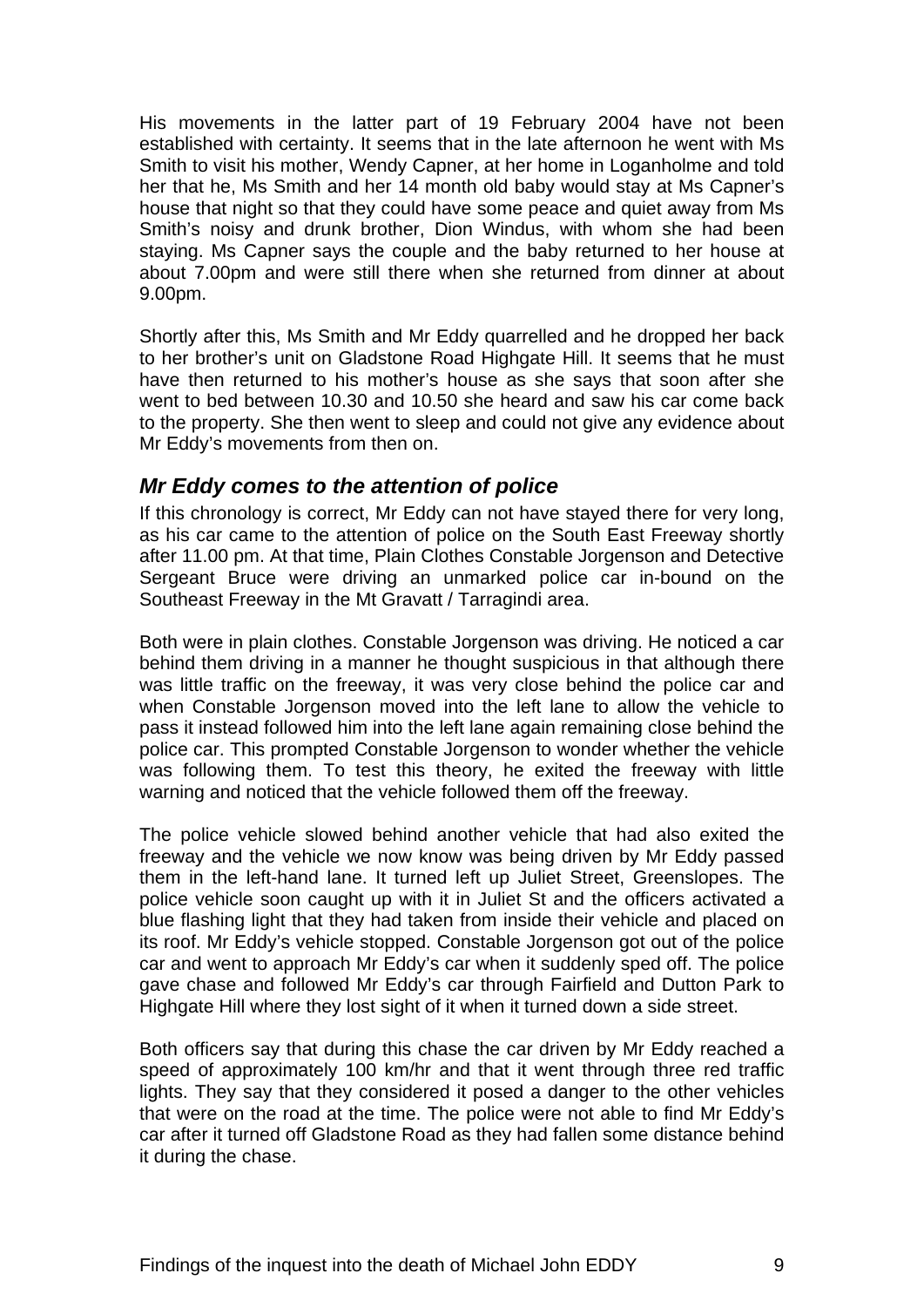This version of the chase has obviously been provided only by the police officers who were involved in it. However aspects of it are corroborated by the evidence of Ms Smith who says that when Mr Eddy rang her soon after he had eluded police, Mr Eddy told her that he had been chased by police and that it involved him "*running some red lights*". I am therefore satisfied that from that point on police were legitimately investigating an offence of "dangerous driving."

After driving around the area where they had last seen the car they had been chasing, the police officers went to the Dutton Park Police Station and made checks on the police computer system by inputting the registration number of the vehicle that they had been trying to intercept. These checks were made between 11.31 and 11.47pm. They revealed two names for the person we now know was Mr Eddy. The checks also gave an address in Loganholme and a telephone number that, when called, was answered by Ms Capner, Mr Eddy's mother. She told Constable Jorgenson that her son was not home. He told her of his earlier unsuccessful attempt to intercept her son's car and asked her to request her son to call him.

The recall of both parties as to the contents of that call is generally consistent; they differ however as to the time of the call. Constable Jorgenson says he made the call when he was conducting the computer checks referred to above. Ms Capner says she received the call at about 3.00am after she had been asleep for some time. I am of the view that she must be mistaken about this aspect of the matter and that her confusion is explicable by her having been asleep just before she received the call. There was no reason for Constable Jorgenson to make the call after he knew Mr Eddy was dead; it is far more likely that he made it when he was seeking to establish Mr Eddy's whereabouts.

One of the computer searches revealed an address on Gladstone Road, Highgate Hill that Mr Eddy had given when granted bail only three days before. The searches also provided police with a photograph of Mr Eddy and a record of his criminal convictions that gave them reason to suspect he might resort to violence if confronted.

The officers resolved to go to the Gladstone Road address to investigate the offences of dangerous driving and disqualified driving they believed Mr Eddy had committed earlier when they had pursued him.

Before they could go there, Sergeant Bruce received a call from an officer he and Constable Jorgenson had earlier agreed to assist with an inquiry at East Brisbane. As a result, Sergeant Bruce and Constable Jorgenson went to that job where they took up with Detective Senior Constable Todd Reid and his work partner Plain Clothes Senior Constable Madonna Norrish. That job was quickly resolved and the four officers then arranged to go to the Gladstone Road address.

In the meantime, shortly before 12 o'clock, Mr Eddy telephoned Ms Smith and told her he had been in a police chase. He said he was coming to the unit and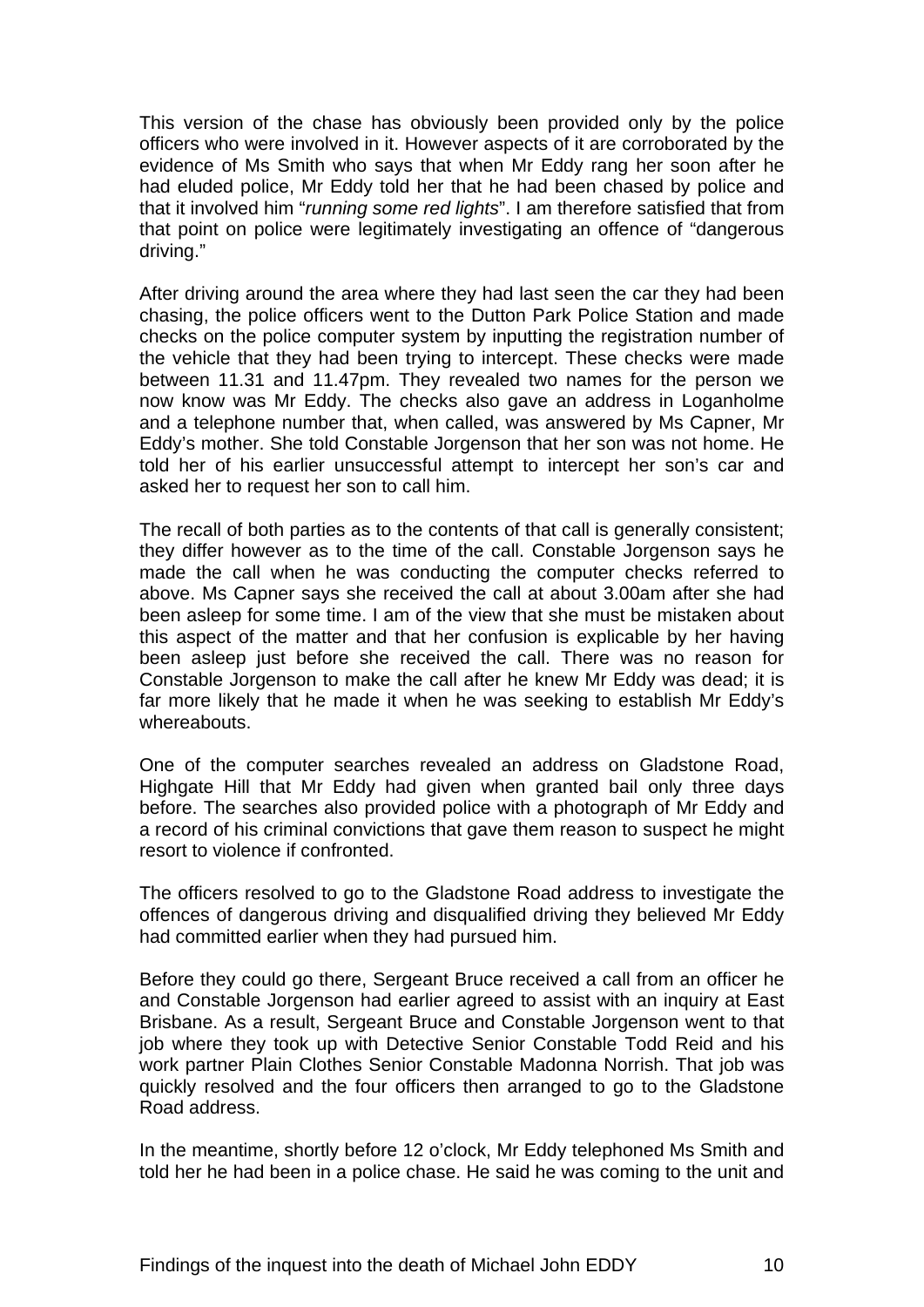asked her to wait outside, which she did. Mr Eddy arrived shortly after, on foot. Ms Smith said he appeared terrified and was sweating profusely.

They went up into the unit and although Mr Winduss denied in evidence that he knew Mr Eddy was in the unit when police arrived soon after, Ms Smith says the two men acknowledged each other before she and Mr Eddy went into her bedroom.

#### *Police attend the unit*

The four police officers arrived at the Gladstone Road unit block in two vehicles at about 12.20 am; three male officers and one female, all in plain clothes. The unit of interest was on the second floor of a block at the back of the property. Constable Jorgenson was the first to reach the unit. He says the solid front door was open but a screen door was closed. He knocked on it and a man now known to be Dion Winduss, Ms Smith's brother, came to the door.

Constable Jorgenson says he introduced himself and told Mr Winduss that they was looking for Michael Eddy while showing him the photograph the officer had downloaded from the QPS computer system. He says Mr Winduss said that no one else was in the unit and denied knowing Mr Eddy but, according to Constable Jorgenson and the other officers who had by this time also arrived at the door of the unit, Mr Winduss did not object when Constable Jorgenson asked to come in to check whether the person they were looking for was there. In an interview with police the next day Mr Winduss agreed that he consented to the officers entering the unit. In evidence at the inquest he retracted this version. Having regard to the numerous other inconsistencies in the versions given by him, I do not consider I could prefer the evidence of Mr Winduss to that of the officers where there is no other independent evidence bearing on the question.

All of the officers then entered the unit. The passage-way from the front door led past a kitchen and a bathroom to the right and opened into a living/lounge area. Directly at the end of that passage way, in line with the front door was a bedroom. Its door was closed.

The officers say they continued trying to elicit information from Mr Winduss but he was non responsive and inconsistent. A water pipe, commonly used for smoking marihuana was seen to be in the living room which was very untidy. Mr Winduss had an obvious recent injury to his hand which he explained by pointing out a broken glass pane in a door in the bathroom. When the officers questioned him about who was in the closed bedroom he gave inconsistent answers but at some stage mentioned that his baby nephew and his sister were in there alone.

The officers understandably suspected that Mr Eddy might be in the room and repeatedly banged on it and called for him to open the door which was locked from the inside. No response was forth-coming. Ms Smith conceded that she and Mr Eddy knew that police were at the door looking for him and that they didn't respond because they didn't want Mr Eddy to be taken into custody.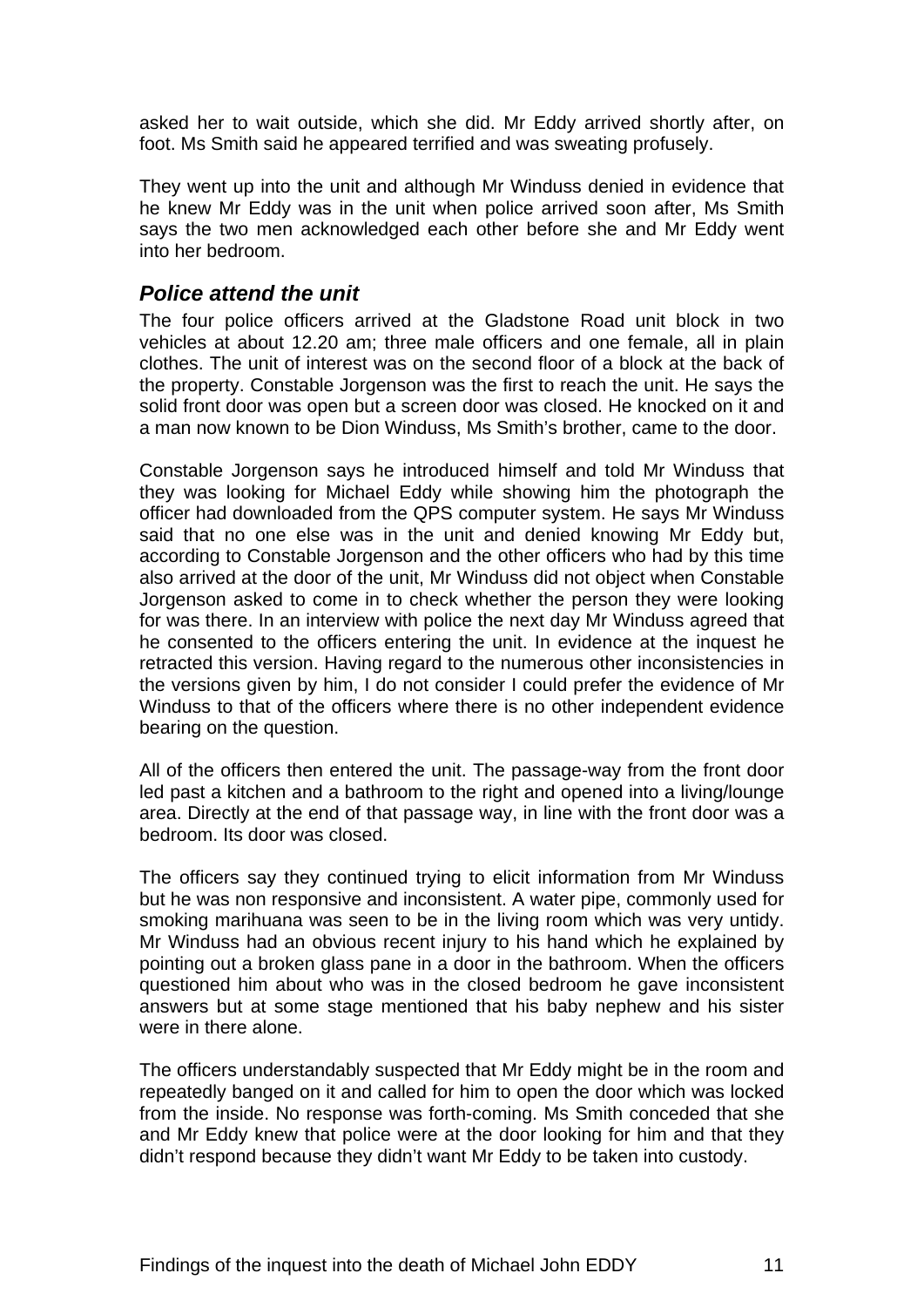The officers decided that they would force their way into the room and Sergeant Bruce went back to one of the vehicles to get a pair of handcuffs and a canister of capsicum spray. Constable Jorgenson says that he was not necessarily anticipating violence and had not decided how he would proceed if Mr Eddy was located in the room. I have difficulty accepting this. In my view the evidence suggests the officers had decided that they were going to take Mr Eddy into custody and anticipated he might resist. In view of his criminal history, his actions earlier in the night when he had shown scant regard for his safety or that of other road users and his refusal to open the door that assessment would not seem unreasonable.

Senior Constable Reid kicked the door twice before it came open. In the ensuing 10 to 15 minutes, a fracas ensued that was described by all of the experienced police officers present as the most violent they had ever witnessed.

I am persuaded that the struggle was fierce, dynamic, volatile, terrifying, distressing, exhausting, confronting and confusing. In those circumstances it is highly unlikely that anyone could accurately describe all of what occurred and even the most truthful and attentive witnesses could be expected to give differing accounts. It might be thought that the police officers present could be motivated to deliberately downplay the level of force they deployed and to exaggerate the resistance they met. Equally, one might suspect that the civilians present might seek to exaggerate the force used by police and understate the defiance of Mr Eddy. With one exception, I am satisfied that this did not happen to any great degree and that a surprisingly consistent account emerged from the various versions given by the numerous witnesses who gave evidence. The one exception is Mr Winduss. It seems he did not know even vaguely the time of day, who was in the unit or what, when and how much he had been drinking. His sworn evidence was so inconsistent with his earlier interview and so divergent from the accounts of the other witnesses on so many issues that I consider no reliance can be placed on anything he said unless it is corroborated by other witnesses.

I shall attempt to synthesize an account from the evidence of all of the other witnesses, noting where appropriate, significant disagreement.

When the officers entered the bedroom they found Mr Eddy and Ms Smith lying on a mattress on the floor. They say both immediately jumped to their feet and began abusing the officers and demanding they leave the premises. All of the officers also say that Mr Eddy grabbed Ms Smith and held her in front of him as if using her as a shield to keep the officers away from him.

The officers all says that they identified themselves and tried, unsuccessfully to calm Mr Eddy. All except Senior Constable Norrish say they did not notice Ms Smith's baby in a cot in the corner of the room. They say that they told him why they were there and that he had to come with them. He denied driving the car earlier in the evening as they alleged.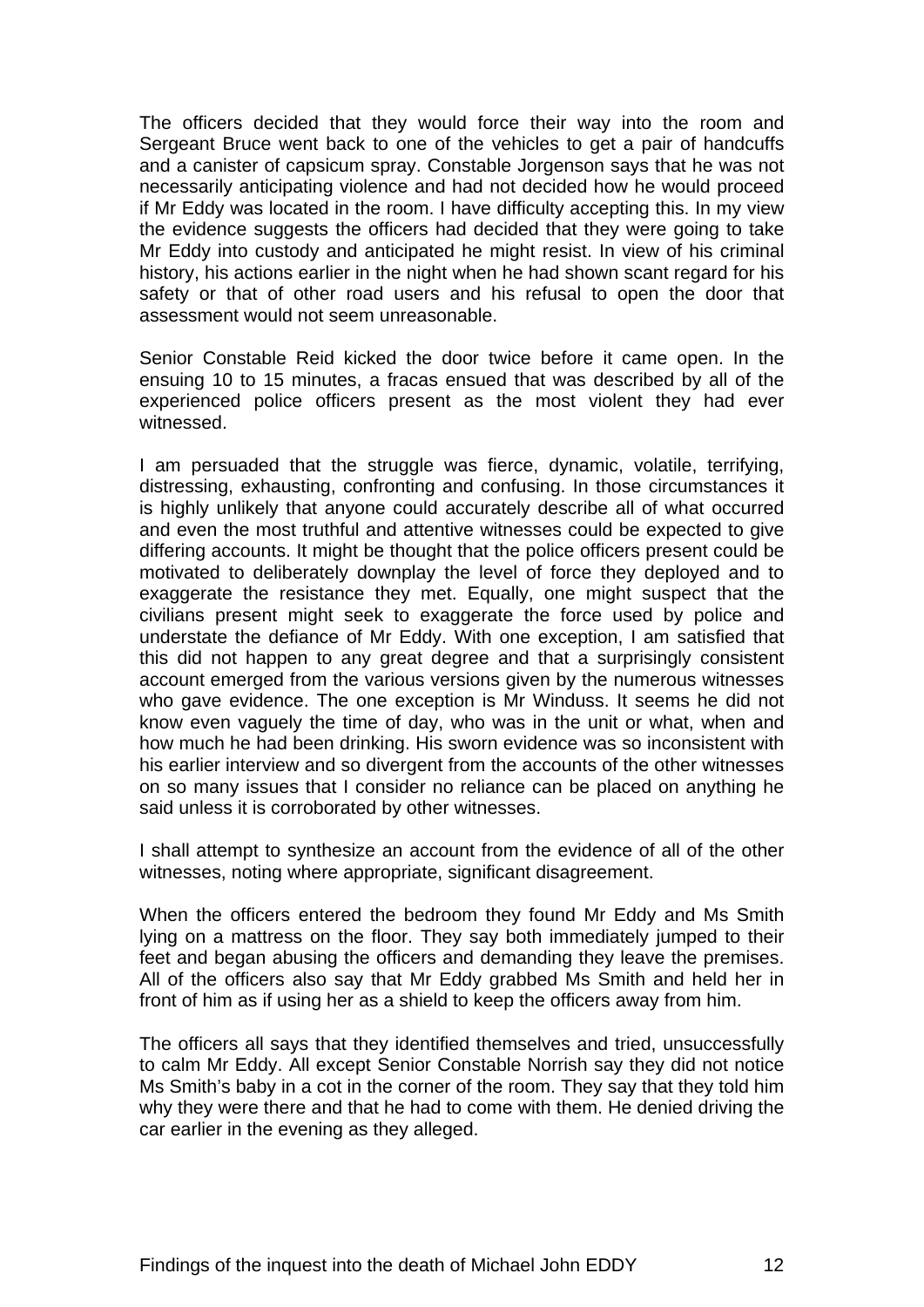Ms Smith says that she jumped to her feet and placed herself between Mr Eddy and the police. She agrees that she moved back and forth on a couple of occasion to block efforts by police to grab Mr Eddy but disagrees with the assertion by the officers that Mr Eddy was using her in the manner they describe. She conceded however, that Mr Eddy at one stage had his hand on her shoulder and in the circumstances I consider an observer could easily have concluded that Mr Eddy was attempting to keep the woman between himself and the police in an endeavour to stop them grabbing him.

One of the officers managed to grab Ms Smith from Mr Eddy's grasp and she was bundled out of the room. Senior Constable Norrish initially took charge of supervising her and Mr Winduss in the living area of the unit.

#### *Mr Eddy is arrested*

Meanwhile, the male officers who were still in the bedroom claim that Mr Eddy adopted a fighting stance and made it clear he was not going to co-operate with their inquiries. Constable Jorgenson gave evidence that Mr Eddy punched him in the chest and continued to "*shape up*" to the officers as they tried to gain control of the situation. Constable Jorgenson says he told Mr Eddy that he was under arrest. No other officer recalls hearing this. He said in evidence the arrest was for the dangerous driving he had seen Mr Eddy engage in earlier in the evening. The officers all say that Mr Eddy was warned that unless he co-operated oleoresin capsicum spray (O.C. spray) would be used against him. They say that he continued to act in a very aggressive and threatening manner and the spray was deployed. The officers say that it had minimal impact on Mr Eddy: he fell back momentarily, appeared to wipe the spray from his eyes and then again attacked them. The O.C. spray was again deployed but again had minimal effect on deterring Mr Eddy from his resistance to their attempts to subdue him.

During the course of the investigation the O.C spray can was examined and found to be empty. Inspector Turner gave evidence that a can would normally contain sufficient gas for six to eight applications and so it seems that considerably more spray was used on this occasion than is usual.

Constable Jorgenson says that after the spray was deployed he and the others two officers attempted to grab Mr Eddy to restrain him. Mr Jorgensen also admits to striking Mr Eddy on the thigh with his heavy steel torch in an unsuccessful attempt to disable him. Senior Constable Reid says he also saw Constable Jorgenson kick Mr Eddy in the stomach to "*get some distance between them*". In evidence at the inquest Constable Jorgenson denied doing this. Senior Constable Reid acknowledges punching Mr Eddy and kneeing him in the thigh in an attempt to overcome his resistance.

Ms Smith does not significantly disagree with this account except she contends that Mr Eddy did not attack the police and their violence towards him was therefore disproportionate to his resistance. He was arguing with them about why he had to go with them but she says she didn't see him assault the officers until after he had been sprayed at which time he was just defending himself.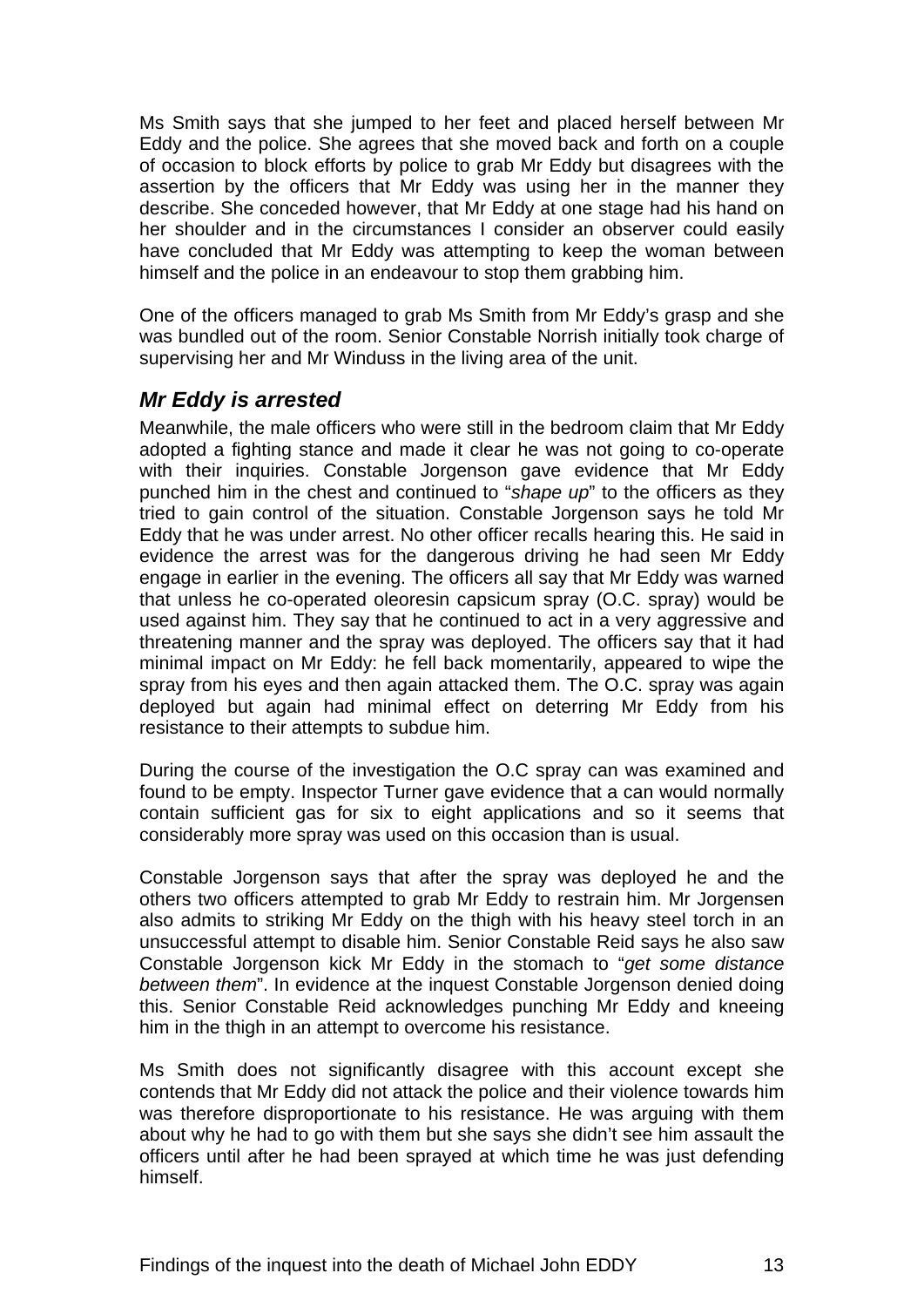Ms Smith also contends that Mr Eddy never rose fully to his feet but was crouching on the bed when the officers set upon him. She says she saw them all pile on top of him; kicking and punching him. It is difficult to accept that Mr Eddy would not have stood to challenge the police and if he had his hand on Ms Smith's shoulder as she described, Mr Eddy was obviously elevated to a significant degree. Also, when she was in the bedroom Mr Eddy was behind her and she may not have been in the best position to view him. When she was removed from that room, it seems likely that she was not at all times in a position to observe everything that was occurring in the bedroom.

The submissions on behalf of the family seek to rely on the O.C. spray residue being found on the wall 1350mm above the floor to support the suggestion that Mr Eddy never rose from his knees before being sprayed and set upon by police. I do not accept that. No one suggests that Mr Eddy stood up straight and tall; the police contend that he adopted a fighting stance. If that were the case, the difference between his head height and the position on the wall where the spray was found might well be slight. In any event the submission ignores the evidence that Mr Eddy was seen to wipe spray from his face. He could easily have transferred it to the wall with his hand or arm. Nor does it seems likely that police would have struck his thigh unless Mr Eddy was standing.

The only other significant difference between the versions of Ms Smith and the police officers is that she seemed fairly certain that Mr Eddy was handcuffed in the bedroom. All of the officers say he was not handcuffed until later in the struggle when he was in the living room. I am inclined to accept this on the basis that it is more likely that had the officers piled on top of him and handcuffed Mr Eddy in the bedroom, the officers would have been able to gain control of him sooner. I am further re-enforced in this view by its concurrence with the version given by Sergeant Bruce when he first discussed the matter with an officer who attended the scene before Mr Eddy was known to have died. In my view it is most unlikely that Sergeant Bruce would have given a false account of this aspect of the incident at this stage when he apparently did not even realise he was being recorded.

I consider that it is more likely than not that Mr Eddy did violently resist the police taking him into custody. I do not consider that I can find with precision exactly what happened at every stage of the ensuing struggle. It is apparent from the versions of the officers and the injuries that were found at autopsy that police responded to Mr Eddy's resistance with a significant degree of force. The evidence does not enable me to find that force was disproportionate to the resistance.

The officers contend that Mr Eddy then attempted to rush past them out of the bedroom and up the passage way towards the front door. They say he succeeded in getting midway between the bathroom and the kitchen before Constable Jorgenson was able to halt his progress and the others joined in trying to wrestle Mr Eddy to the ground. That was very difficult to do in the narrow confines of the hallway. All officers say they were very surprised at the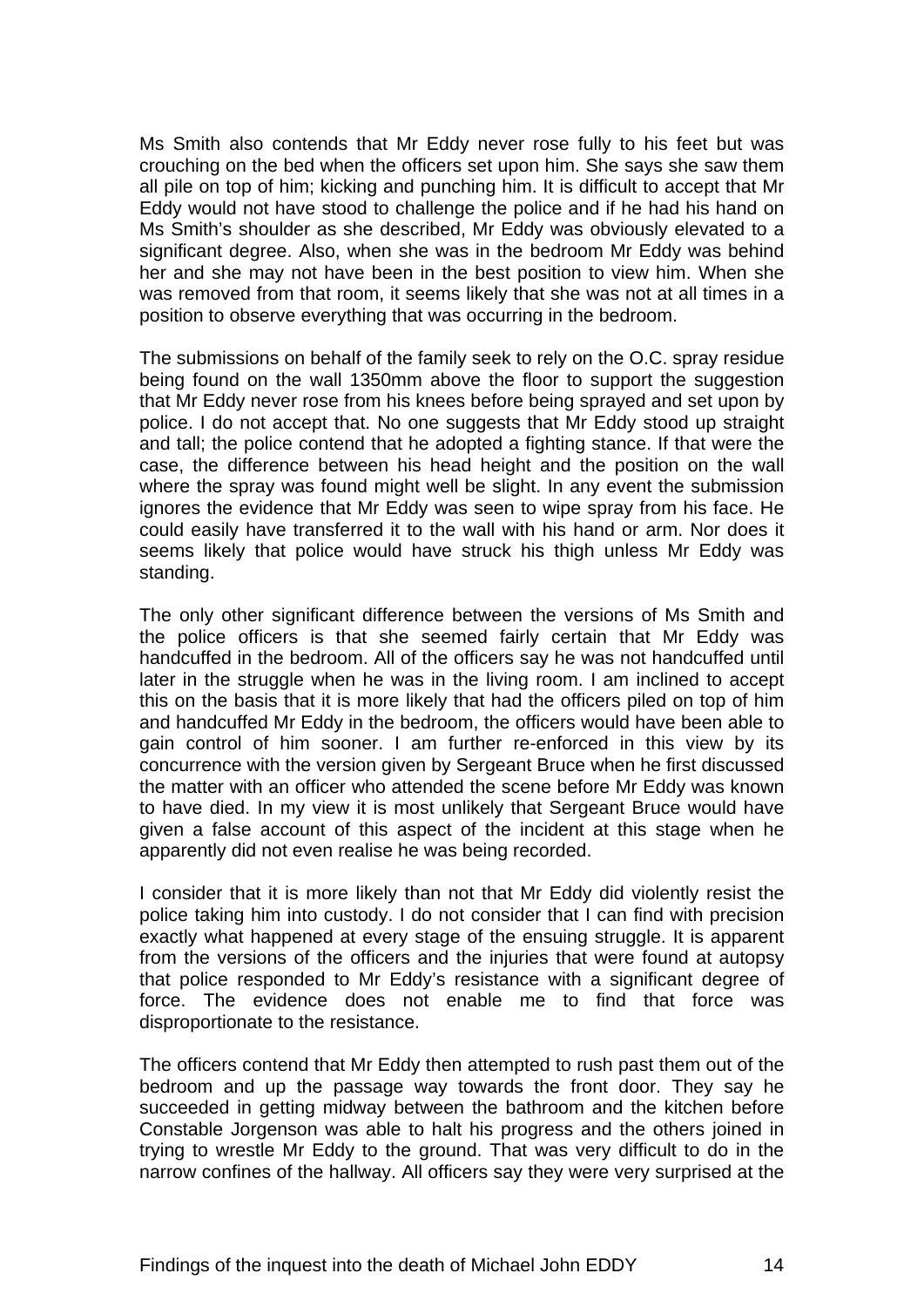strength and tenacity of Mr Eddy's resistance to their efforts. Constable Jorgenson says he has never dealt with such a strong person, nor had such difficulty trying to contain someone.

There was some disagreement concerning the order in which the combatants exited the bedroom but in view of the circumstances in which that occurred that would be expected. I am not persuaded by the accounts that suggest that Mr Eddy broke free of the officers and was recaptured; that seems most unlikely and is not supported by Senior Constable Norrish who says the four men came out of the bedroom in "*like just a huddle."*

All of the officers say the three male officers struggled with Mr Eddy in the hallway. Ms Smith says they never went down the hallway but crashed around in the living room. She acknowledges however, that around the relevant time she went back into the bedroom to retrieve her child. She says she was in that room for a minute or so and she would have had her back to the doorway when taking the child from its cot. Further, the polilight examination of the unit undertaken after the death revealed on the walls of the hallway, traces of a liquid I am satisfied was O.C spray that appears to have been wiped from someone's body. This is consistent with Mr Eddy coming into contact with both walls of the hallway between the bathroom and the bathroom as he struggled with the officers.

During this struggle Constable Jorgensen says that on two separate occasions he felt Mr Eddy trying to remove his service revolver from the holster on his belt. Constable Jorgenson says that on both occasions he responded to this by alerting the other officers that this was happening and by punching at Mr Eddy's hand and arm. Sergeant Bruce and Senior Constable Reid give some support for this allegation although both of them say that it only happened once. Senior Constable Norrish says she heard no mention of a gun. Ms Smith denies this happened. It is also significant that when he first gave an account of the incident to a senior officer who attended the scene very soon after Mr Eddy's death, Sergeant Bruce made no mention of this aspect of the matter. I note that the autopsy examination found no injury consistent with Mr Eddy's hands or arms being punched as described by Constable Jorgenson. I am unable to resolve this inconsistency, and have doubts as to whether it occurred. However little turns on it. The officers do not seek to justify any escalation of the force they used as a result of the incident.

The struggle continued, although by this time the officers seem to have exerted some control in that they were able to move Mr Eddy back down the hallway and into the living room, where they all crashed against the wall and some furniture before falling to the floor. Mr Eddy continued to struggle and tried to regain his feet. Senior Constable Reid then took hold of Mr Eddy's legs to keep him down. Constable Jorgenson was around Mr Eddy's torso and managed to wrestle handcuffs on, after which he lay against Mr Eddy while keeping control of his arms by holding onto the handcuffs. Sergeant Bruce was around Mr Eddy's neck and shoulders.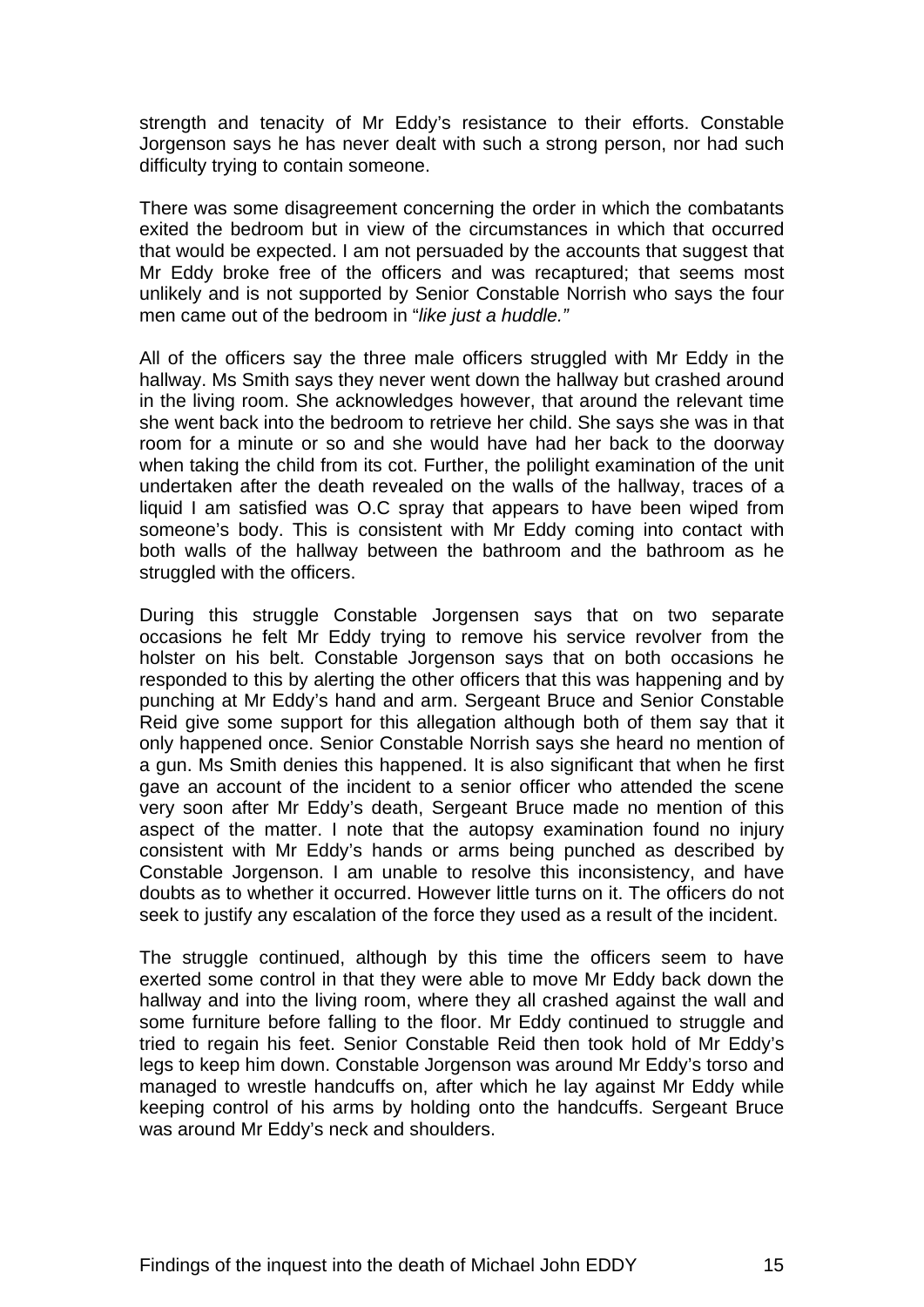#### *Mr Eddy is restrained*

It is acknowledged that during the struggle Sergeant Bruce sought to apply a vascular neck restraint on a number of occasions and although unable to do so effectively it is clear that at times he had his arm around Mr Eddy's neck.

Mr Smith alleges that when the four men fell to the ground, Constable Jorgenson had his knee on Mr Eddy's chest and despite Mr Eddy asking him to get off, Constable Jorgenson failed to do so. All of the officers denied this happened.

Sergeant Bruce says he maintained his hold around Mr Eddy's neck and shoulders. He denies that he was obstructing Mr Eddy's airway and instead maintains that Mr Eddy was lying with his neck in the crook of the officer's arm while Sergeant Bruce's other arm was around Mr Eddy's shoulders. Even if his description of the placement of his limbs is accepted it is more likely than not in my view that Sergeant Bruce was, while in this position, compromising Mr Eddy's airway and/or cerebral blood supply. I consider it likely that he would have used both arms to try and restrain Mr Eddy and this must have resulted in pressure being applied to Mr Eddy's neck.

Constable Jorgenson was lying against Mr Eddy in the region of his torso. He had hold of the handcuffs and was pushing them out past Mr Eddy's head so that Mr Eddy's arms were outstretched in that position. He sought to restrain Mr Eddy by lying across his rib section with his upper body. Sergeant Bruce described him as being on top of Mr Eddy. When he gave evidence Mr Jorgenson said he weighed 125 kilograms. I find that it likely that he too significantly impeded Mr Eddy's capacity to breath.

The officers say that after he was handcuffed, Mr Eddy continued to struggle for a minute or so and then his resistance ceased. The officers continued to restrain him, concerned that he might be gathering his strength for another effort until they noticed him making snorting or hawking sounds. They also noticed that his breathing changed suddenly, he seemed to be puffing, and that copious quantities of clear or pinkish brown mucus issued from his nose and mouth. Mr Eddy had ceased struggling by this stage and it was then apparent that Mr Eddy was unconscious. From the timing of phone calls made by Senior Constable Norrish, who was first seeking more police assistance and then calling for an ambulance, it seems that approximately eight minutes elapsed from when the officers and Mr Eddy fell to the floor until he lost consciousness. During much of that time Mr Eddy was being restrained as described above.

All present say that when it became apparent that Mr Eddy was unconscious he was raised into a sitting position with his back against the front of a chair and his hands cuffed in front of him. More mucus like fluid came from his nose and mouth. Senior Constable Norrish who was speaking to the QAS operator over the telephone advised the operator that the patient was not breathing. Constable Jorgenson says that he could not find a pulse. Senior Constable Reid says that he could feel a pulse at this stage but this is inconsistent with the evidence of Sergeant Bruce who says that it was the inability of Senior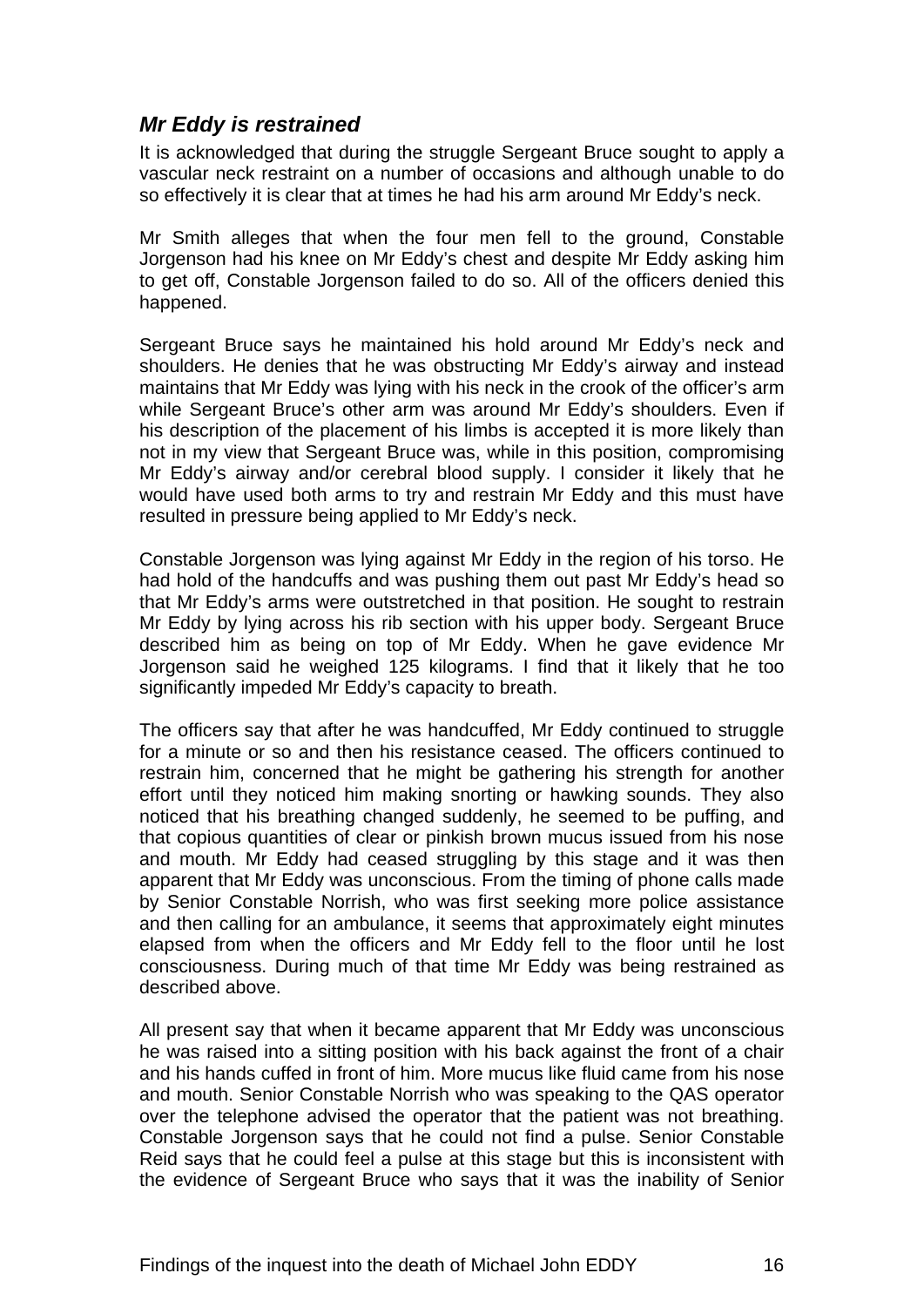Constable Reid to find a pulse that cuased him to check. Sergeant Bruce says that when he did so he found none.

At about this time a number of dog squad and general duties officers who had responded to the radio broadcast call for assistance began arriving at the unit. In view of the O.C. spray still in the unit it was decided to move Mr Eddy outside. The officers involved in the struggle initially tried to do so but it seems they were too fatigued from the struggle and so the dog squad and general duties officers took over. Ms Smith raised some concern about how this was done, suggesting that Mr Eddy was unnecessarily dragged along the concrete floor. I don't accept there is any basis for this criticism. Mr Eddy was not a small man who was undoubtedly difficult to carry on account of his being unconscious and made slippery by sweat and O.C spray.

One of those officers, Senior Constable Chiverall says that when Mr Eddy was laid on the concrete walkway outside the unit he checked his pulse and breathing and is sure both were strong and regular. He says that initially they put Mr Eddy in the recovery position but then, in accordance with instructions from the QAS relayed by Senior Constable Norrish, they placed Mr Eddy in a supine position. It seems this was a mistake because when the officers again confirmed that Mr Eddy was breathing and had a pulse they were instructed to put him into the recovery position which they did. Other unidentified officers are reported to have commented that they could see that Mr Eddy was breathing.

#### *Medical attention is provided*

The ambulance officers arrived soon after. They say that when they arrived they were told that Mr Eddy recently been checked and found to have a pulse, but when they examined him they found him to be unconscious, not breathing and with no detectable heart rhythm. He had fixed and very dilated pupils. A copious amount of fluid was in his airway. He was observed to be cyanosed and cold to the touch. The paramedics applied all appropriate resuscitations methods to no avail. They advised the police officers in attendance that Mr Eddy was dead.

The evidence of the ambulance officers casts doubt over the reliability of Senior Constable Chiverall's evidence. It seem unlikely that a person who had a strong pulse would be cyanosed when examined only two or three minutes later and the copious amounts of fluid the para-medics found in Mr Eddy's airway would have made breathing very difficult. Further, the dispatch message given to the paramedics told them that they were to attend an *"Unconscious not breathing patient"* 

Ms Smith says that when Mr Eddy was taken out of the unit and placed on the walkway she saw one of the police officers performing what looked to her like heart massage on him. All of the officers who gave evidence denied doing this or seeing anyone other than the ambulance officers doing it. Heart massage would only be undertaken if Mr Eddy had no pulse. I am of the view that Ms Smith is mistaken. I don't accept that the dog squad officers who were involved in removing Mr Eddy from the unit would all lie about detecting a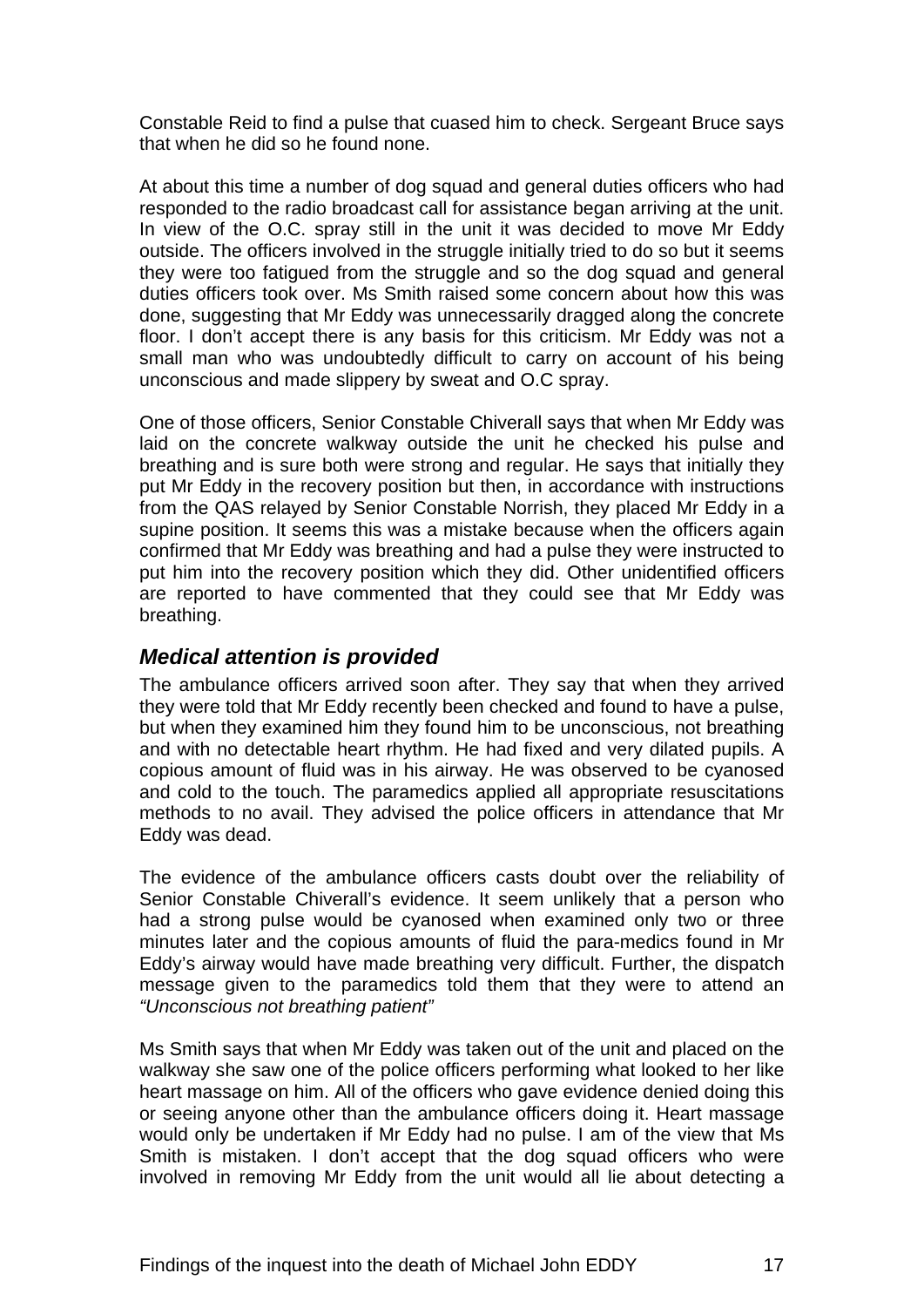pulse and improperly put him in a recovery position if they knew his heart had stopped and CPR was needed and then falsely deny administering CPR. I think it far more likely that in the very distressing circumstances that she found herself in Ms Smith has seen an ambulance officer tending to Mr Eddy and wrongly remembered that as being done by a policeman.

On arrival their initial arrival at unit block, the four officers involved in the fatal incident "*booked off the air*" at 12.14 am. The ambulance was called at 12.44 by which time it seems Mr Eddy had been restrained for some minutes. The unit block is quite large and the unit in question was at the back and up two flights of stairs. Allowing three minutes for the officers to find the unit and another three for them to gain entry and argue with Mr Winduss about the identity of the occupants of the bedroom, after which Sergeant Bruce went back to the police car and returned with the restraint accoutrements, it can be estimated that the struggle commenced at about 12.24 to 12.28. If these estimates are correct it can be seen that the whole incident continued for between 16 and 20 minutes.

#### *The initial response*

One of the officers who responded to the call for assistance was the Sergeant Thorne, the District Supervisor. He immediately declared the area a crime scene and secured it. He contacted the Regional Duty Officer who attended and advised the Ethical Standards Command of the QPS and the Crime and Misconduct Commission of the death.

The District Supervisor also directed that the officers involved in the incident be provided with assistance to counter the after affects of the O.C. spray and that they remain in a secluded part of the unit complex. Sergeant Thorne also directed that Ms Smith, her baby and Mr Winduss also be taken care of. In evidence he said that he assumed that the officer to whom he gave this direction would have provided them with water to wash off any residual O.C. spray and food for the baby. Ms Smith denies that either of these things was done.

As already mentioned, insufficient effort was devoted to ensuring that the officers involved in the incident could not undermine the integrity of the investigation by colluding. This would not have happened had four civilians been involved in a violent struggle that resulted in a death and it is disappointing that it was allowed to occur in this case.

It was suggested on a number of occasions during the inquest that the four officers who attended at the unit colluded to give a consistent account of the incident. I don't believe that there is evidence of that. Indeed in a number of instances the versions of the officers are not consistent. Not all of them say they heard Mr Eddy being arrested and not all of them say they heard Constable Jorgenson mentioning that Mr Eddy was attempting to seize his revolver; two aspects of the matter one might have expected unanimity on had there been collusion. On the other hand, not all of the officers were fulsomely frank. In neither his interview nor his "walk through" did Constable Jorgensen mention that Mr Eddy punched him in the chest before he was sprayed with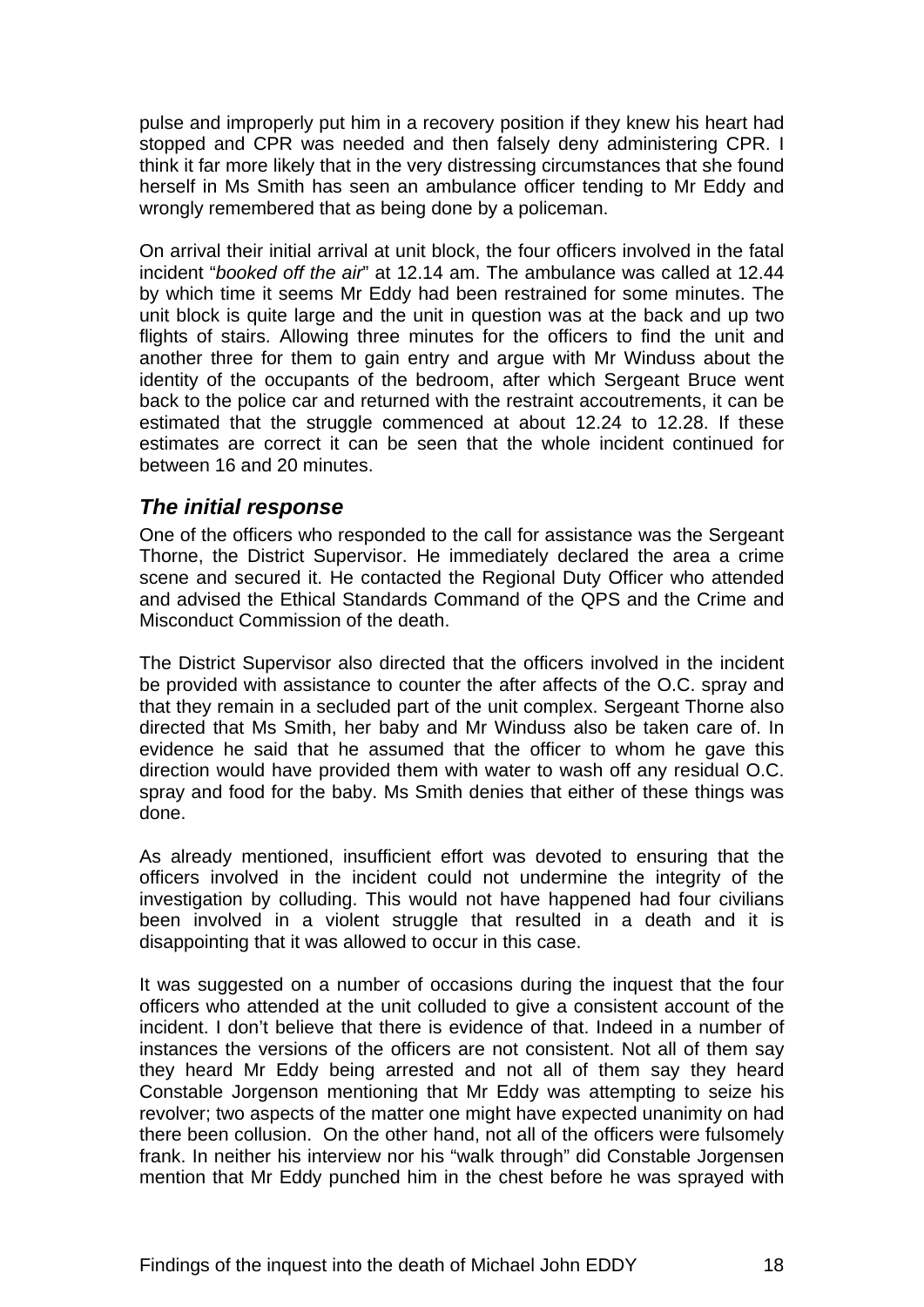the O.C., nor did he mention that he struck Mr Eddy with his torch and kicked him in the stomach. Many of the applications of force were only conceded in response to direct and leading questions. However, by the conclusion of the forensic process the officers had admitted to punching, kicking, striking with a torch and attempting to apply neck restraint holds. It is not hard to conceive of motives all of the people involved in the incident might have for giving a less than fully truthful account. However, it is also easy to accept that participants in such a violent and volatile encounter would have trouble accurately remembering exactly what transpired. Numerous studies have highlighted the limited reliability of memory in such circumstances. As I said earlier I am satisfied that the accounts summarised above reasonably describe what happened with sufficient detail to enable me to reliably make the findings the Act requires.

#### *Expert evidence concerning the cause of death*

I now turn to the application of expert opinion to the eye witness evidence.

On the day after the death, an autopsy was performed on Mr Eddy's body by two experienced forensic pathologists, Dr Olumbe and Dr Ansford. Six days later, a second autopsy was performed at the request of the family of Mr Eddy. This autopsy was witnessed by Dr Collins an independent pathologist retained by the family.

Reports were also obtained by the Court from Professor Olaf Drummer, a forensic toxicologist and Associate Professor Lindsay Brown, a pharmacologist.

In March 2006, after the eye witnesses and the pathologists who had undertaken the original autopsy had given evidence, the material was reviewed by Professor Stephen Cordner, the director of the Victorian Institute of Forensic Medicine, and he provided a report and gave evidence.

I have been greatly assisted by the evidence of those experts.

In their report, Drs Olumbe and Ansford noted numerous injuries of varying severity over many aspects of Mr Eddy's body that are consistent with his having been involved in a violent struggle. They opined that none of the injuries is likely to have cuased the death and neither of the other doctors disagree with that. However, I believe that some of the injuries may assist me in understanding what transpired during the struggle.

In my view the most significant injuries from this perspective are:-

- petechial haemorrhages in the left eye;
- two parallel lineal bruises in the right inguinal region;
- $a \, 9 \times 6$  cm triangular bruise to the left loin;
- subcutaneous bruises to two points on the sternocleidomastoid muscle in the neck measuring  $5 \times 3$  cm and  $7 \times 2$  cm respectively;
- bruising and haemorrhage in the soft tissue around the horn of the thyroid cartilage; and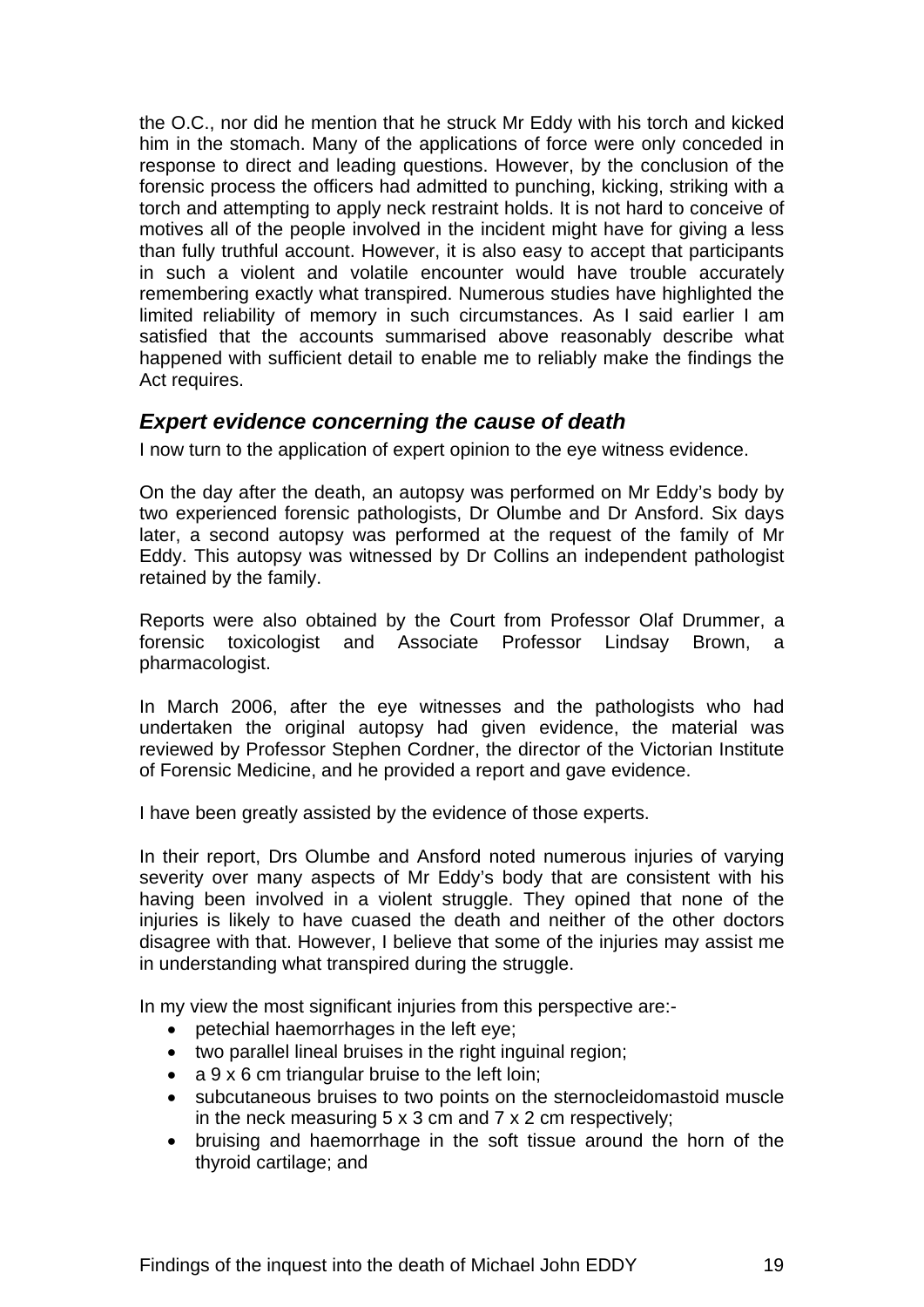• subcutaneous haemorrhage over an area of 34 x 14 cms on the lower left back.

In their report, Drs Olumbe and Ansford suggest that, in their view, the most likely cause of death is amphetamine toxicity but they also countenance another two other possibilities, namely asphyxia and excited delirium.

Dr Collins provided a report in which he indicated an unwillingness to stipulate a cause of death pending the factual matrix in which the incident occurred being made clearer by oral evidence. He countenanced a number of possible contributors however, namely, excited delirium, methamphetamine toxicity, restraint asphyxia, capsicum spray and heart disease.

Professor Cordner, on the other hand, settled on "*Probable respiratory embarrassment occurring in a setting of restraint and unconsciousness in an obese man12 with evidence of methamphetamine use."* 

I shall now deal with the evidence relevant to each of those possibilities.

#### **Amphetamine toxicity**

l

When writing his autopsy report, Dr Olumbe settled on amphetamine intoxication as the most likely cause of death because a complete examination of the body failed to reveal any disease or injury that could account for the death and as a result of the toxicology analysis finding that Mr Eddy had levels of methylamphetamine and amphetamine in his blood that were above those which have in other cases been associated with fatalities.

There is no doubt that Mr Eddy was a heavy amphetamine user and although Ms Smith gave evidence that they were seeking to address their addiction the toxicology tests show that her belief that Mr Eddy had not used drugs on the day of his death is obviously wrong. His high levels are also consistent with his excessive, hyperactive and violent response when confronted by the police.

However, although high, the level of methylamphetamine in Mr Eddy's blood is commonly found in users who suffer no significant negative effect. Indeed Professor Drummer, in his report to the court said that methylamphetamine rarely causes death by itself. While Mr Eddy was clearly showing signs of intoxication at the time the police arrived, as it must have been some hours since he ingested the drug and as he was not exhibiting signs of a toxic reaction, it is unlikely that an overdose of the drug killed him.

Professor Brown, in his report to the court highlights the difficulties in establishing the cause of death in cases such as this. He pointed out that while the blood level of methylamphetamine found in Mr Eddy was 2.5 times higher than the median concentrations reported in studies of amphetamine fatalities, concentrations of 6 times higher have also been found. This means that people can survive with levels much higher than that found in Mr Eddy.

 $12$  When giving evidence he altered this to refer to a person with a BMI of over 32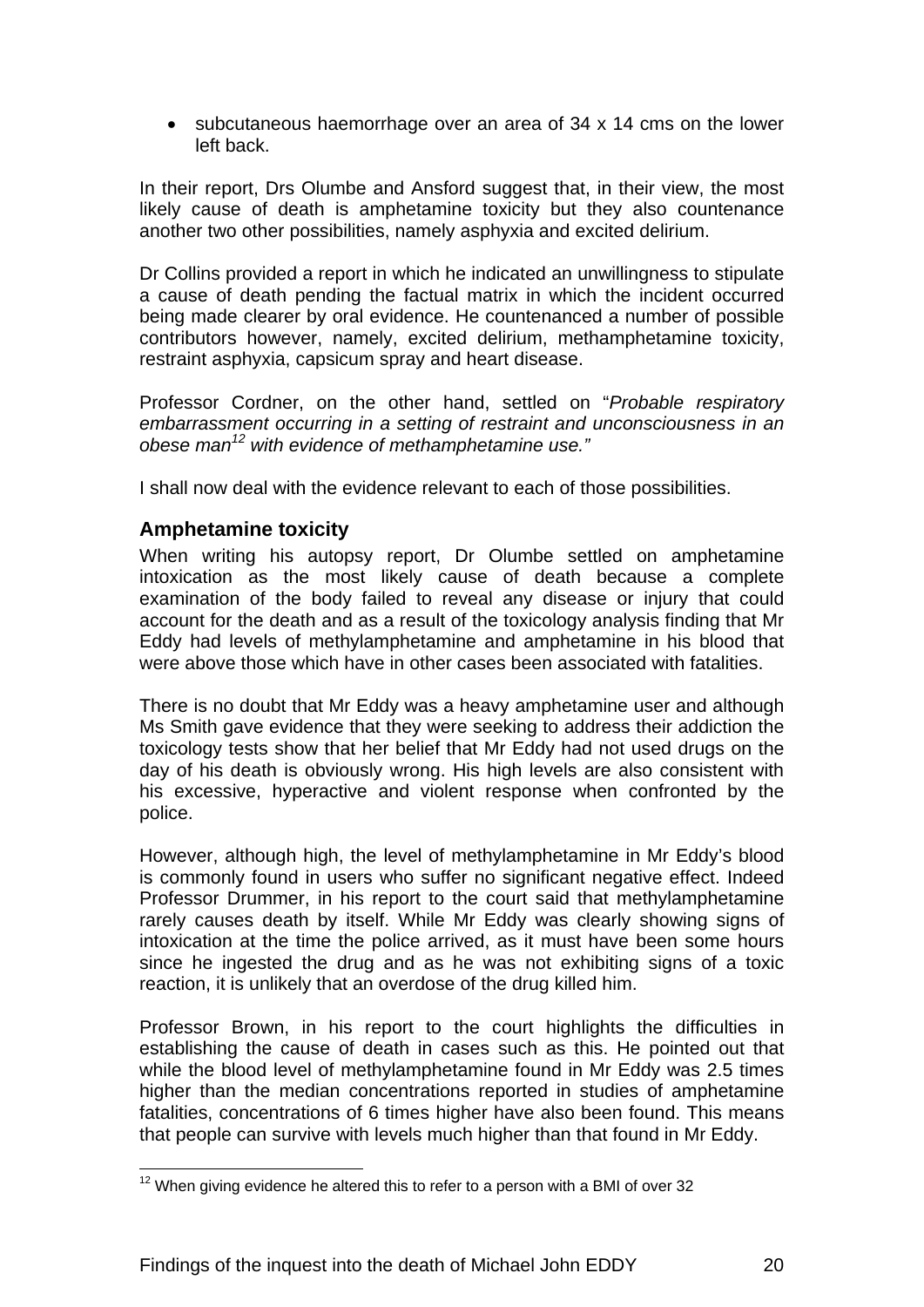#### **Asphyxia**

Drs Ansford and Olumbe gave evidence about the various mechanisms of death by asphyxia and Dr Olumbe attached to his autopsy report a number of articles touching on the issue.

Positional asphyxia can occur when because of a person's position there is interference with their ventilatory efforts. It was concerns about this that led law enforcement agencies in the U.S. to abandon "*hog tying*" prisoners. In that situation it is the person's own weight or their position that restricts the person's capacity to adequately ventilate. It may also apply to those situations where another person puts pressure on the chest of the deceased and restricts the capacity of the person to breath. The usual pathological findings at autopsy are intense congestion with widespread formation of petechiae.

Restraint asphyxia refers to an interruption to the oxygen supply to the brain either as a result of an interference with the respiratory function, a constriction of the blood supply to the brain or the cessation of the heart as a result of over stimulation of the vagus nerves as a result of efforts to restrain the deceased person.

Asphyxia of this type may flow from a number of mechanisms.

- **Occlusion of the windpipe** occurs if an arm or other object is placed across the front of the neck for some minutes. Petechial haemorrhages and pulmonary oedema are likely to be evident at autopsy. It is likely to require pressure of moderate force sustained for a number of minutes to result in death from this mechanism.
- **Obstruction of the venous return** by an arm or an object produces anoxia in the brain and is evidenced by suffusion of the face and petechial haemorrhages. Because death occurs as result of stagnation of the blood, this is a gradual process that requires the obstruction to be maintained for some minutes
- **Interruption of the blood supply to the brain by pressure on the carotid arteries** requires considerable force and will usually be evidenced by bruising to the strap muscles of the neck. A loss of consciousness occurs in a small number of seconds and death will follow quite quickly, within a minute or two if the blood supply is not restored.
- **Vagal inhibition of the heart** can result from pressure to the vagus nerve. Death is almost instantaneous and unless the laryngeal cartilage is fractured, this mechanism of death will not be easily established at autopsy.

Drs Ansford and Olumbe were in agreement that whatever the mechanism of the asphyxia, if the position causing the restriction was changed or the obstruction or vagus stimulation was removed prior to death the victim would almost always recover, albeit with some hypoxic brain injury the extent of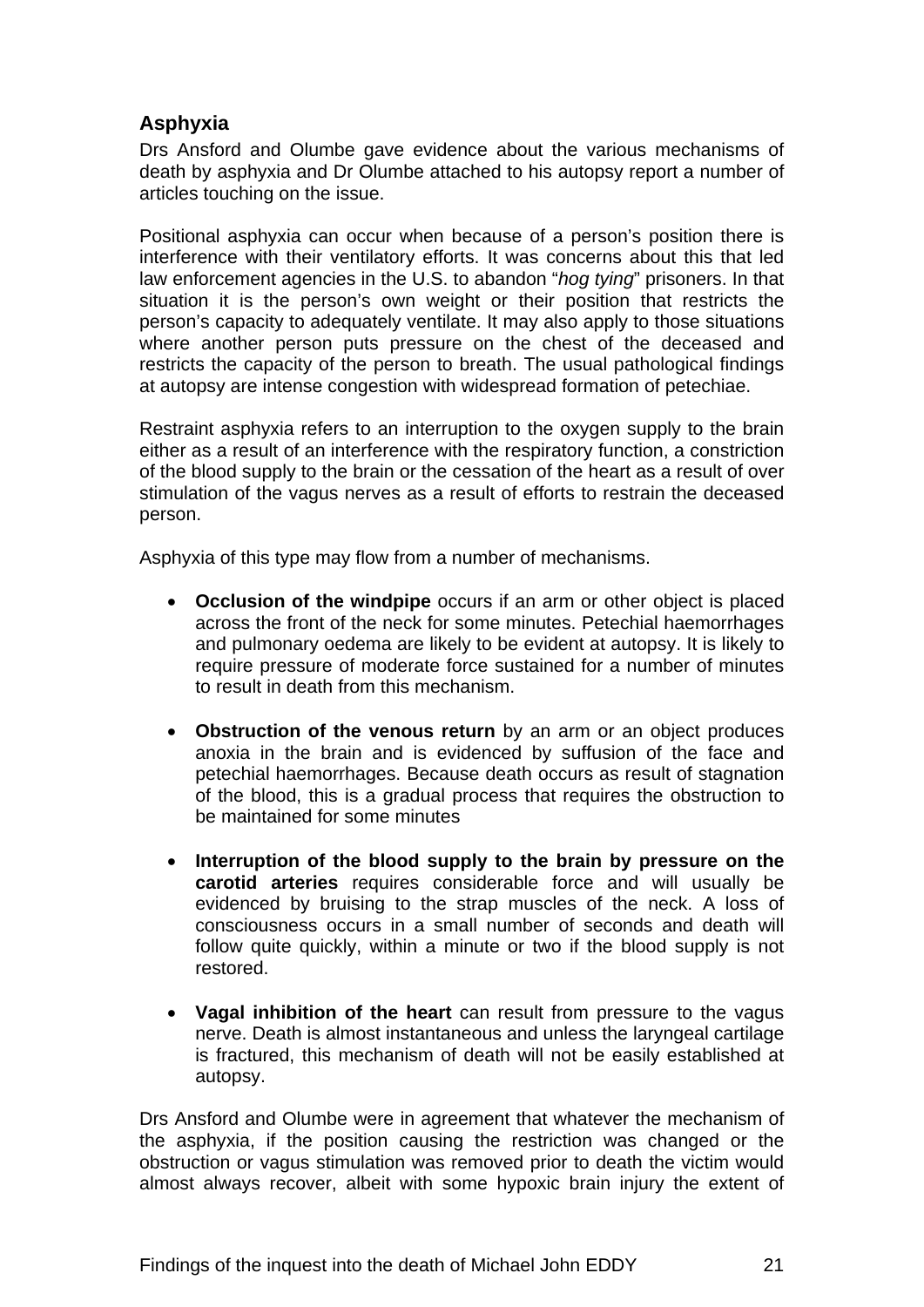which will depend upon the length of time for which the brain was deprived of oxygen. Professor Cordner on the other hand expressed the view that once the person lost consciousness as a result of interruption of the blood flow and/or constriction of his breathing, death could still result even if at that stage the mechanism(s) causing the interference was removed.

#### **Excited delirium**

Excited delirium is a term used to describe the symptoms witnessed in a person who, because of drug ingestion or mental illness, exhibits irrational behaviour accompanied by hyperactivity and violence. A description of the condition contained in an annexure to Dr Olumbe's autopsy report bears some similarities to some of what was seen in this case.

*They are confused irrational hyperactive and usually violent. In an attempt to restrain them from injuring themselves or others, a violent struggle ensues. Immediately after the struggle ends, the individual abruptly becomes unresponsive, develops cardiopulmonary arrest, and does not respond to cardiopulmonary resuscitation. In cases involving the police, the individuals usually become unresponsive after being handcuffed and placed or wrestled to the ground…(T)oxicology testing will usually reveals drugs such as cocaine or methamphetamine*. 13

Other references refer to those experiencing excited delirium *"performing feats of apparently superhuman strength"14and* cite examples of four wardsmen being needed to restrain a 12 year old female.<sup>15</sup>

The mechanism of death is thought to be arrhythmia brought on by the interaction between the blood levels of catecholamines and potassium. In cases where amphetamines are present, their stimulatory effects on the heart can exacerbate this risk.

At the inquest it was explained by Drs Olumbe and Ansford this way. During high intensity exertion there is a release of catecholamines and potassium into the blood stream. When both are present in high levels they neutralise the cardiac arrhythmogenic effects that extremes of either can cause if present alone. However, when the exertion ceases, there is an immediate and rapid drop in blood potassium concentrations while catecholamines levels do not peak for a few minutes. It is this period following the cessation of exertion when blood catecholamines continue to rise that the text quoted above refers to as the "*time of post exercise peril."* 

If a stimulant like amphetamine is also present it can exacerbate the problem in two ways; the psycho - stimulant effect contributes to the person engaging in irrational and violent behaviour and gives him/her extreme strength to

l <sup>13</sup> DiMaio V and DiMaio D, *Forensic Pathology*, 2<sup>nd</sup> edn, CRC Press, Washington, p500<br><sup>14</sup> Pollananen M, Chiasson D, Cairns J, & Young J, *Unexpected death related to restraint for* 

*excited delirium,* 1998, Canadian Medical Association Journal p1603 at 1605<br><sup>15</sup> Di Maio, op cit, p503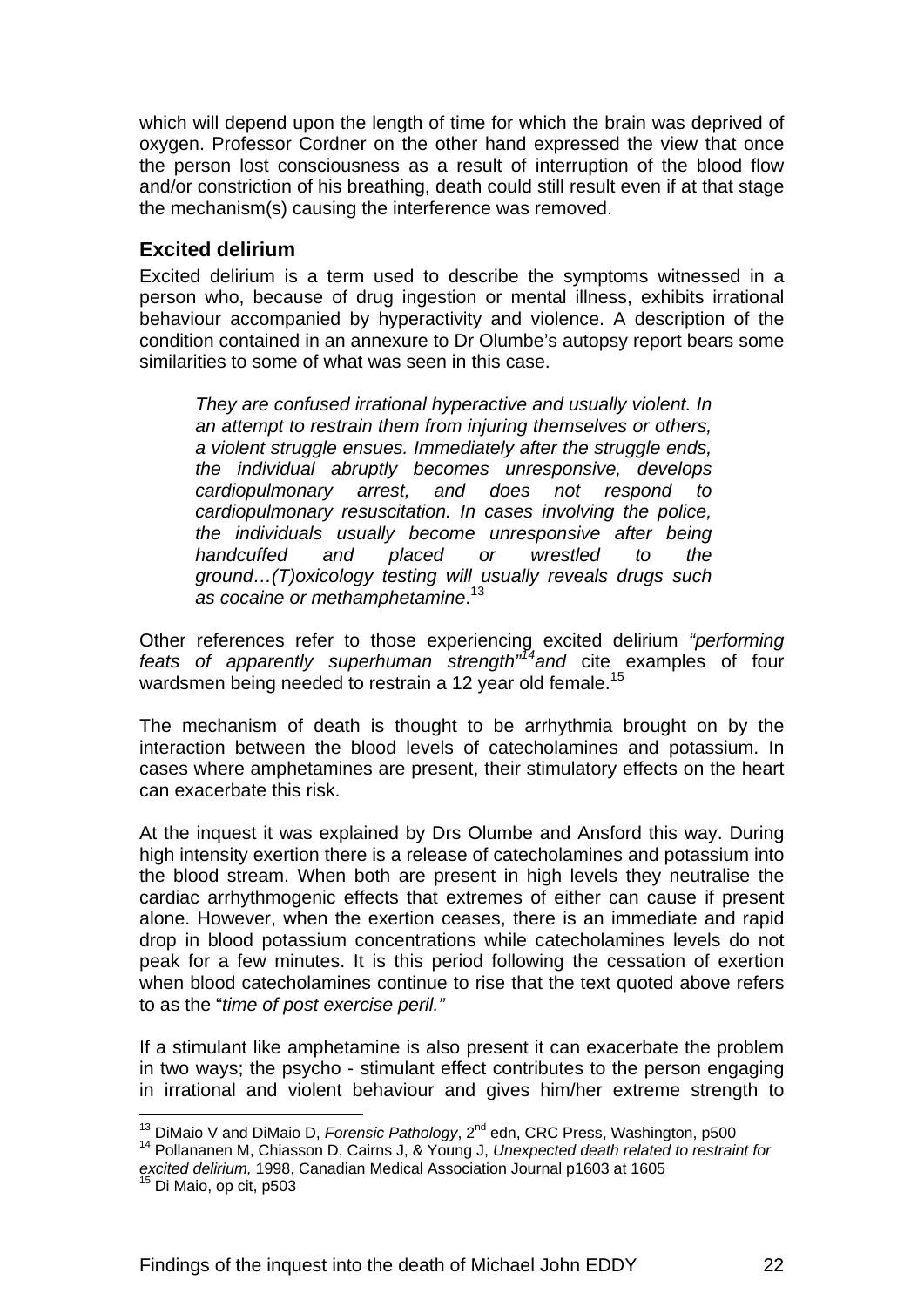prolong the struggle. It also places an increased demand for oxygen on the heart at the time when the high levels of catecholamines are contributing to coronary artery constriction. Even without artificial psycho-stimulants victims can be very difficult to control.

#### **Oleoresin capsicum spray**

Since 2000, QPS officers have been authorised to use O.C. spray. A review of its use by those officers was recently undertaken by the Crime and Misconduct Commission which involved an assessment of all complaints concerning the use of O.C. spray and survey responses from officers. The report of that review was tendered in evidence as was a report by a pharmacologist, Associate Professor Lindsay Brown, who was also retained by the CMC as part of their review. To assist Dr Brown assess whether O.C. spray may have contributed to Mr Eddy's death he was briefed with a copy of the investigation report and the autopsy report.

Both reports conclude that there is no evidence that the spray causes serious harm. While deaths have occurred following the deployment of the spray, in all cases there were other factors that seemed more likely to have caused those deaths. Dr Brown advised that "*my review of the peer reviewed literature on adverse effects of oleoresin capsicum spray suggests there are very few, if any, deaths that can be convincingly shown to have been caused by the spray"<sup>16</sup>*

#### **Conclusion as to cause of death**

The evidence indicates that Mr Eddy had a long standing addiction to methylamphetamine and in the days before his death he had regularly taken very substantial amounts of the drug without fatal effect. It is clear that he had a high tolerance to the drug. It is also clear that he was not displaying signs of an overdose before the police arrived at his unit. I am convinced that the drugs found in his blood stream had been ingested some hours before Mr Eddy's death. Were they sufficient to cause his death he would have been displaying symptoms of a toxic reaction when he arrived back at the unit. The amphetamines in his blood suggest that Mr Eddy's body was effectively metabolising the methamphetamine.

It is significant in my view that Drs Olumbe and Ansford arrived at their conclusion after excluding asphyxia as a possible cause when they had only a version of events that did not contain as full an explanation of the circumstances in which the death occurred as became available during this inquest. It is with caution that I reject the opinion of such experienced pathologists but I note the observation of Professor Cordner that "*forensic*  pathology can only function effectively with information about the *circumstances in which the death occurred."17*

I do not consider the death can be adequately explained by amphetamine intoxication.

 $16$  Exhibit 2.6 p3

 $17$  Exhibit 2.19, p1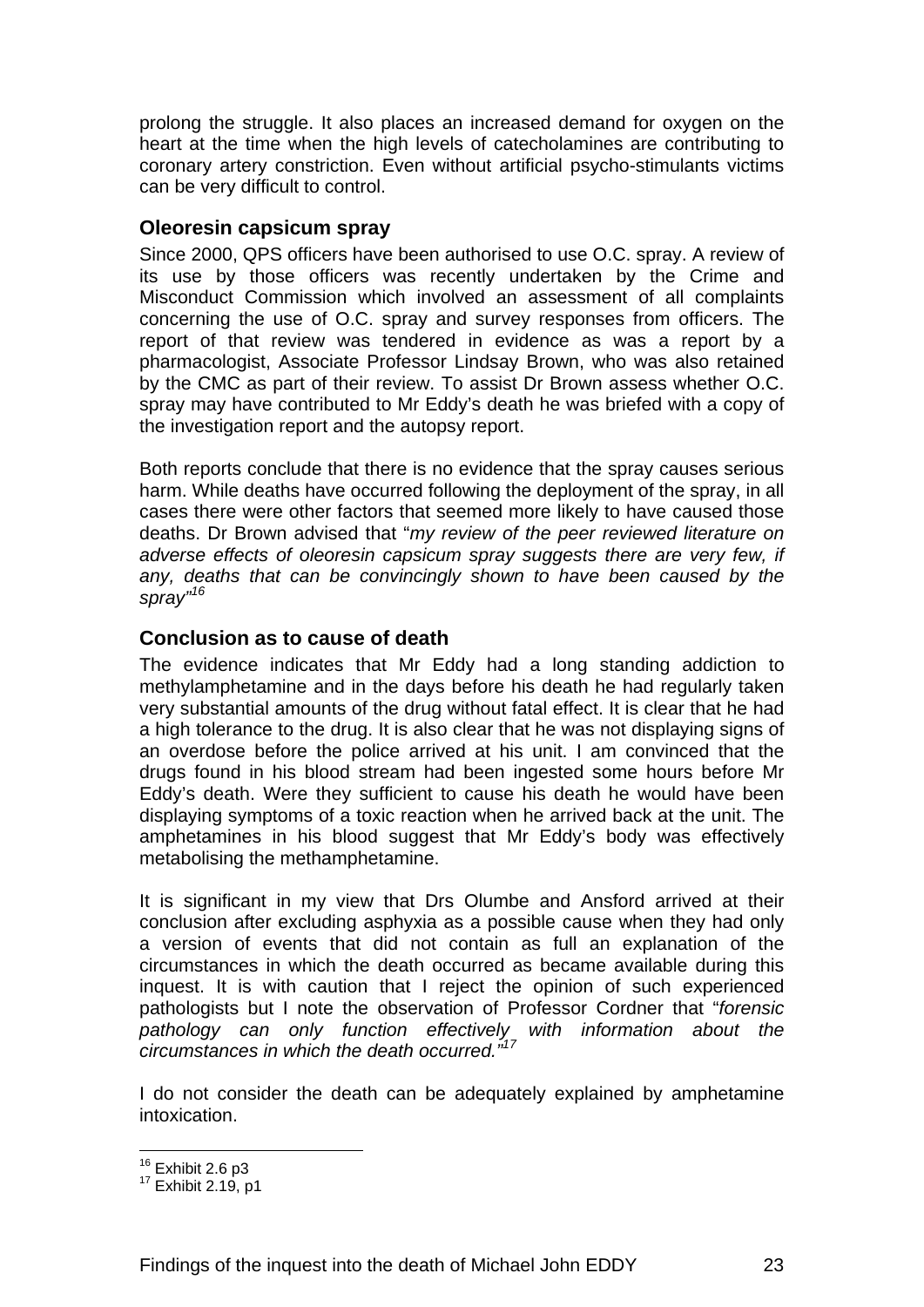This does not mean however that the drugs played no part in his death. I shall return to this aspect of the matter shortly.

As mentioned earlier the description of the condition referred to as excited delirium bears a resemblance to some of Mr Eddy's symptoms. However on closer examination I am not convinced this adequately explains the death. Mr Eddy was clearly not delirious prior to the arrival of police. He argued with them about whether he had been driving the vehicle earlier as they alleged. He then sought to avoid apprehension by hiding behind Ms smith and adopting a fighting stance. He punched one of the officers in the chest. Thereafter, although his resistance to the efforts to arrest him was extreme, the evidence of the officers is that it was in response to violent behaviour on their part. The officers admit that they then emptied a can of O.C. spray into his face, struck him about the thigh with a heavy metal torch (the autopsy evidence suggests this occurred twice and involved blows to the groin), and kicked him forcibly in the stomach. The officers deny holding him down in the room and punching and kicking him as alleged by his girlfriend but extensive bruising to Mr Eddy's back is not explained by the officer versions of events. In those circumstances, a violent reaction from a methamphetamine intoxicated person can be explained with out characterising the behaviour as delirious. While Mr Eddy's behaviour may have been unreasonable or excessive, it was not irrational, in my view. I do not therefore consider that this death occurred as result of excited delirium.

The exhaustive examinations of Mr Eddy's body undertaken during two autopsies revealed numerous injuries. The three pathologists who participated in those examinations agreed that none of the injuries was serious and none was sufficient either alone or in conjunction with others to cause death but some are relevant to an understanding of what transpired and how the death may have occurred.

A number of witnesses gave evidence that Sergeant Bruce attempted to apply a carotid neck restraint when the combatants were struggling in the hallway and the living area. I accept the evidence that he did not at that stage successfully apply the hold. However, when the three officers and Mr Eddy crashed to the floor, Sergeant Bruce described Mr Eddy's neck as being cradled in the crook of his right arm. It is apparent that all three officers were at that stage fully engaged in trying to restrain Mr Eddy and it is reasonable to assume that Sergeant Bruce therefore had hold of Mr Eddy around the upper body, and quite possibly, his neck. He was struggling and trying to regain his feet. The injuries to his neck described earlier indicate that considerable force was applied to this region of Mr Eddy's body. The evidence of the officers does not provide a sufficient explanation for those injuries.

Constable Jorgenson says when they were on the floor he was leaning his considerable bulk against Mr Eddy's torso in a manner that is likely to have restricted his ability to breath.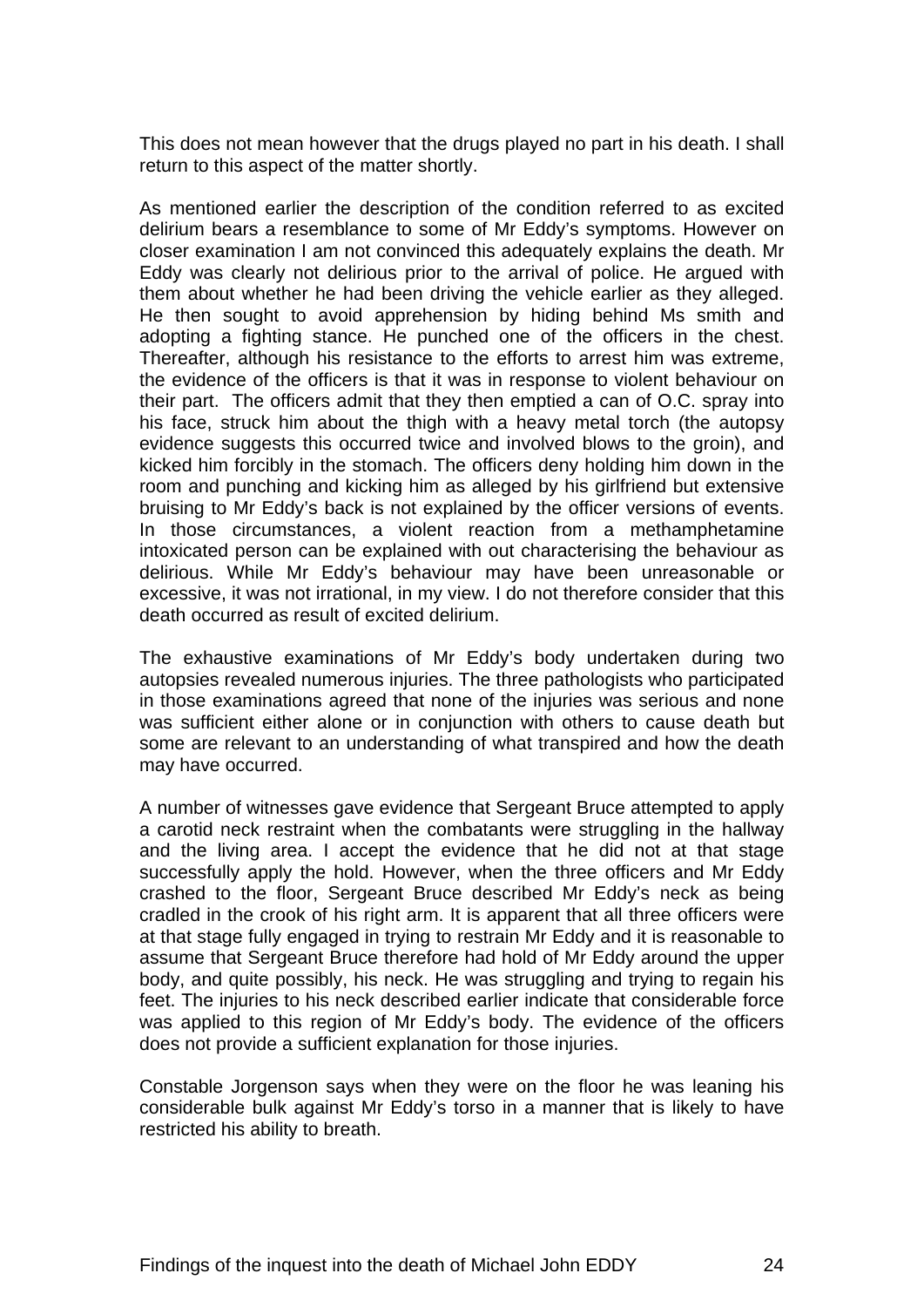Both of these holds had the potential to restrict Mr Eddy's breathing; the pressure around his neck could well have interfere with the supply of blood to his brain. This situation was maintained for several minutes. While in this situation Mr Eddy lost consciousness and never regained it.

Drs Olumbe and Ansford contend that if Mr Eddy was breathing when the officers got off him and sat him up, asphyxia was not the cause of death because he was at that stage breathing freely when no obstruction to his respiration was occurring. Professor Cordner on the other hand says that asphyxia could only be excluded if after the obstruction to his respiration was removed, Mr Eddy was conscious.

I am satisfied that Mr Eddy did not regain consciousness after the restraints to his breathing and circulation were removed: I am less sure of whether he was still breathing at this stage. Some of the autopsy findings are consistent with asphyxia being the cause of death while others that might be expected are absent. However, the circumstances in which the death occurred persuade me that these absences are not conclusive. Accordingly, I find that the restraint applied to Mr Eddy did play a part in the death.

It is also likely that the bio-chemical effects on his heart of high level amphetamine use and the sudden cessation of extreme exertion contributed to the fatal outcome. I accept Professor Cordner's view that it is not possible to apportion the extent to which each of these factors contributed to the death.

#### *Findings required by s45*

I am required to find, as far as possible, who the deceased was, when and where he died, what caused the death and how he came by his death. I have already dealt with this last aspect of the matter, the manner or circumstances of the death. As a result of considering all of the material contained in the exhibits and the evidence given by the witnesses I am able to make the following findings in relation to the other aspects of the matter.

|                    | <b>Identity of the deceased</b> – The deceased person was Michael John Eddy                                |
|--------------------|------------------------------------------------------------------------------------------------------------|
| Place of death $-$ | He died at 228 Gladstone Road, Highgate Hill,<br>Queensland                                                |
| Date of death $-$  | Mr Eddy died on 20 February 2004                                                                           |
| Cause of death $-$ | He died from restraint asphyxia compounded<br>by the effects of amphetamine abuse and<br>extreme exertion. |

# **Referral to DPP pursuant to s48**

The Coroners Act by s48 requires a coroner who, as a result of information obtained while investigating a death, "*reasonably suspects a person has committed an offence"* to give the information to the appropriate prosecuting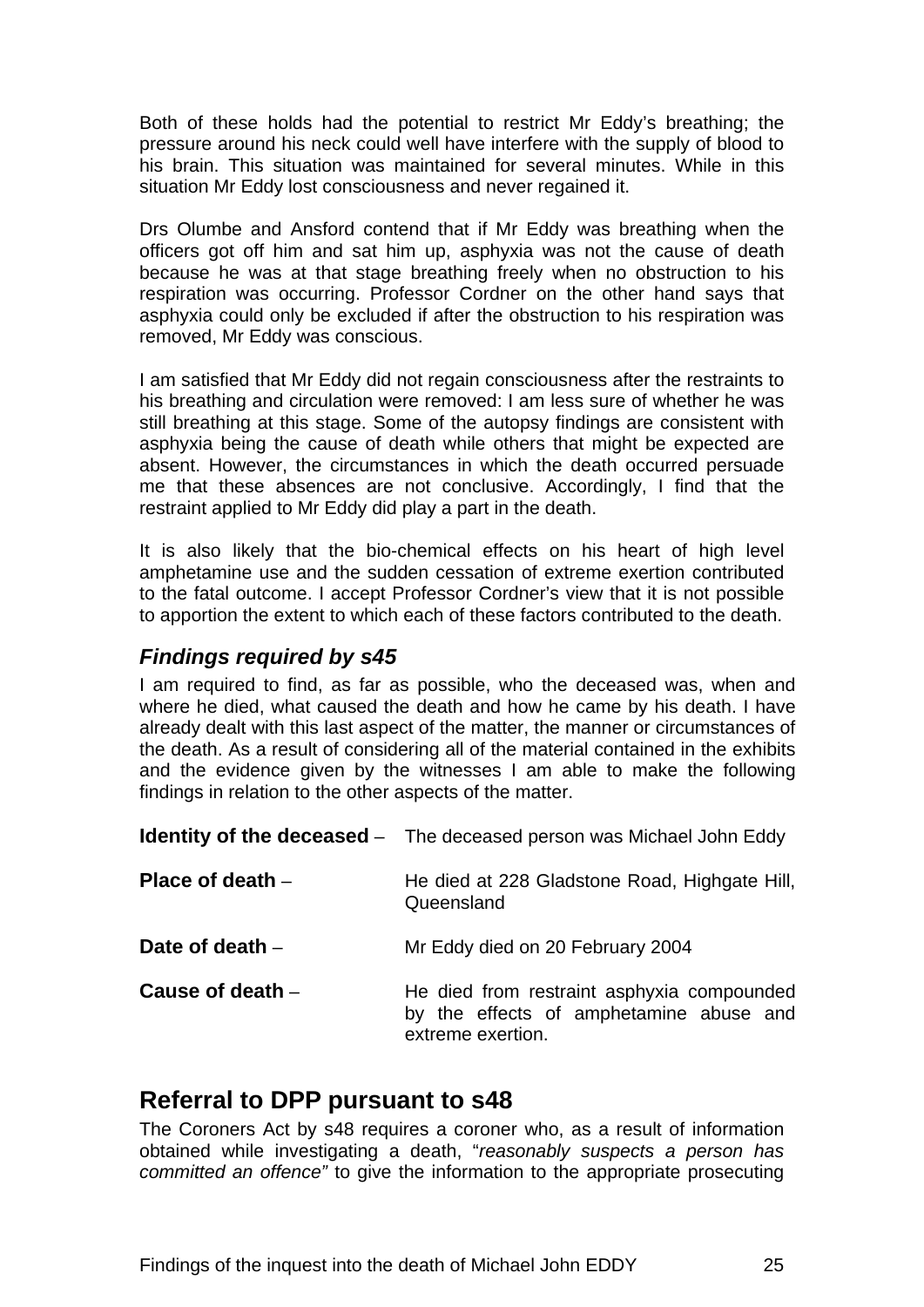authority. However, when determining whether that such a referral is to be made, a coroner is not to have regard to evidence given after a witness has claimed that an answer to a question may incriminate the witness and has been directed by the coroner to nevertheless provide that answer.<sup>18</sup>

I take "*committed an offence*" to mean that there is admissible evidence that could prove the necessary elements to the criminal standard.

The use of the term "*reasonable suspicion*" is redolent of the test applied when a search warrant is sought. In that context it has been held that a suspicion is a state of mind less certain than a belief and to be reasonable it must be based on some evidence, but not necessarily well founded or factually correct and be a suspicion that a reasonable person acting without passion or prejudice might hold.<sup>19</sup>

However a search warrant is frequently sought when very little might be known about the circumstances of the suspected offence. In that context it is applied when there has been inadequate opportunity to allow the suspicion to gestate into a belief and authority is sought to take the steps that might enable that to occur. As a result, a relatively low level of certainty is needed to satisfy the test. It would seem incongruous that a similar approach be taken when there has been an extensive investigation and public inquiry in which all relevant witnesses have given evidence under oath and have been cross examined and world renowned experts have provided reports and also given oral evidence. In those circumstances there is little room for uncertainty and reliance on speculation or conjecture would seem unnecessary. The removal of doubt by the forensic process means that for a suspicion to be reasonable it must be well founded.<sup>20</sup>

I consider this potential anomaly can be overcome by construing the subsection as requiring a referral to the DPP only when the coroner considers that the Crown could prove all of the elements of an offence.

I have found that the restraint imposed on Mr Eddy by Sergeant Bruce and Constable Jorgensen was a contributing factor in the death, but that finding was based on evidence that would not be admissible in a criminal trial and was made to the lower standard of proof than such proceedings would require.

Further, in view of the uncertainty as to the extend to which the other factors beyond the control of the officers contributed to the death, I do not consider that the Crown could prove to the criminal standard that they cuased the death in the sense that word is used in s293 of the Criminal Code.

 $18$  s48(1)

<sup>&</sup>lt;sup>19</sup> For a discussion of the authorities see Tonc K., Crawford C., & Smith D., "Search and *Seizure in Australia and New Zealand",* LBC, Sydney, 1996 at p68 20 An analogy: if a detective is told by a usually reliable informant that there is a gun in the

glove box of a car, he might have a reasonable suspicion that is the case. However if he searches the glove box and finds none a suspicion to that effect would no longer be reasonable.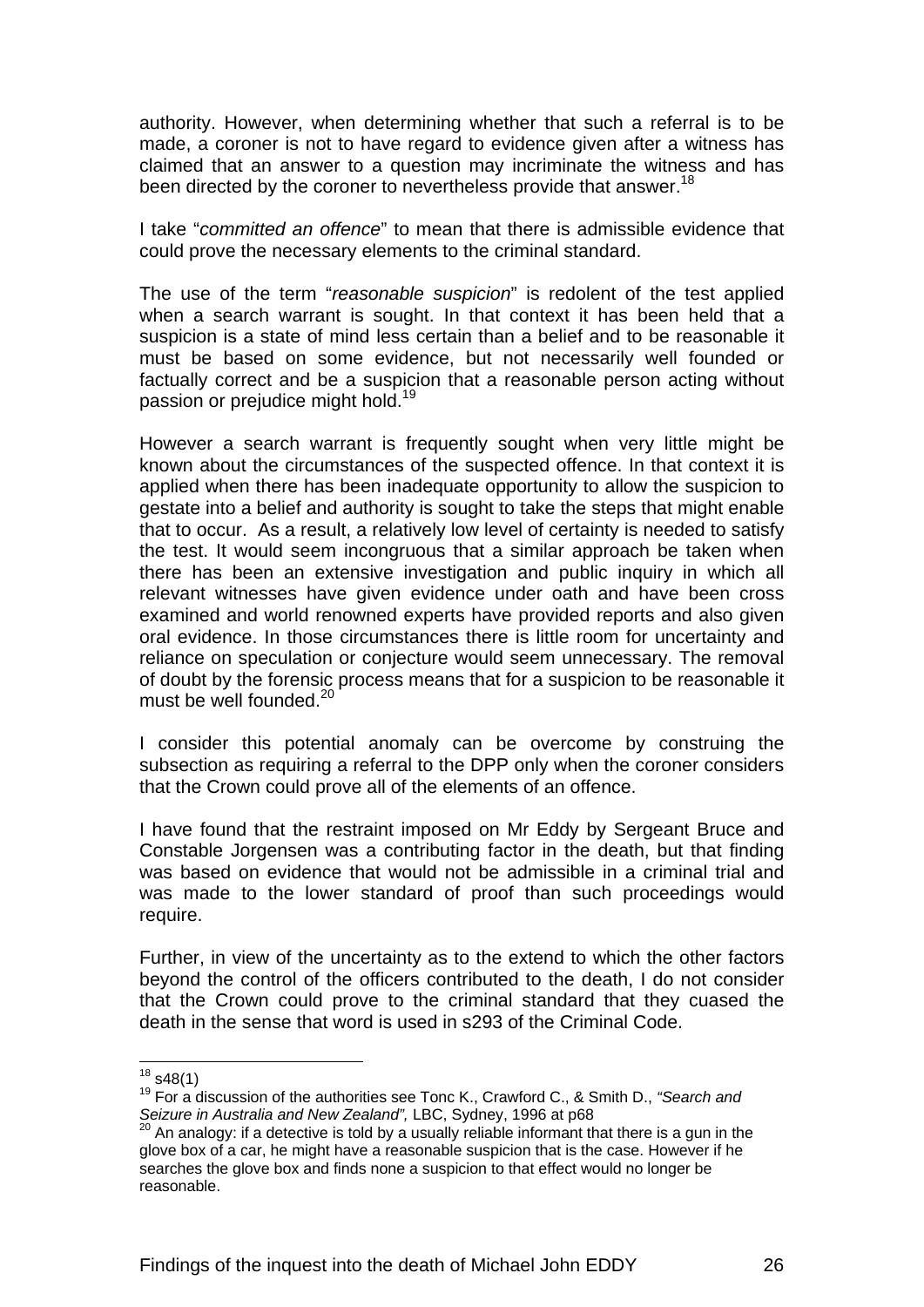There is no evidence that the officers intended to kill Mr Eddy or do him grievous bodily harm. I accept that they were lawfully seeking to arrest him and inadvertently contributed to his death. In these circumstances, the Crown would have to rebut the defence set out in s23 of the Criminal Code which provides that a person is not criminally responsible for an event which occurs by accident. The authorities establish that in that context, "*event"* refers to the consequences of a willed act<sup>21</sup> and "*accident*" refers to unlikely consequences that an ordinary person would not reasonably have foreseen.<sup>22</sup> I don't believe the evidence in this case would enable the Crown to prove that an ordinary person in the position of the officers would have reasonably foreseen that restraining Mr Eddy as they did was likely to result in his death.

Nor do I consider that a prosecution based on criminal negligence would have any prospects of even getting to a jury. The Crown could not show that the officers had such disregard for the safety and welfare of Mr Eddy as to amount to such a great falling short of the standard of care which a reasonable person would have exercised as to merit criminal punishment.<sup>23</sup>

For these reasons I do not intend to refer this matter for the consideration of the DPP.

### **Concerns, comments and recommendations**

Section 46, in so far as is relevant to this matter, provides that a coroner may comment on anything connected with a death that relates to public health or safety, the administration of justice or ways to prevent deaths from happening in similar circumstances in the future.

This death was preventable to the extent that had police not attempted to arrest Mr Eddy in all probability he would not have died. That is not to suggest that police were wrong to seek to arrest him and indeed had Mr Eddy not violently resisted their attempts it is also likely that no harm would have come to him. However, as it is far more likely that the actions of police can be modified by having regard to research and reason than can the actions of the illicit drug abusers, it makes sense to focus on how the police responses to these situations may be made less dangerous.

Amphetamine abuse is rapidly increasing and so it is likely that police will need to respond to an increasing number of similar incidents in future. The association between drug induced psychosis and/or intoxication and physical restraint resulting in death must be recognized. It is pointless to suggest that people should avoid taking illicit drugs - that is not going to happen and I doubt that many people would accept that those who do take such drugs should be placed at added risk of death as a result of police action. It is therefore incumbent on the QPS to train its officers to recognise this condition and to know how to appropriately respond to it. I shall deal with the response

<sup>&</sup>lt;sup>21</sup> Kapronowski v R (1973) 133 CLR 209

<sup>21</sup> *Kapronowski v R* (1973) 133 CLR 209 22 *R v Van Dem Bemd* (12994) 179 CLR 137 23 See *Nydam v R* [1977] VR 430 at 445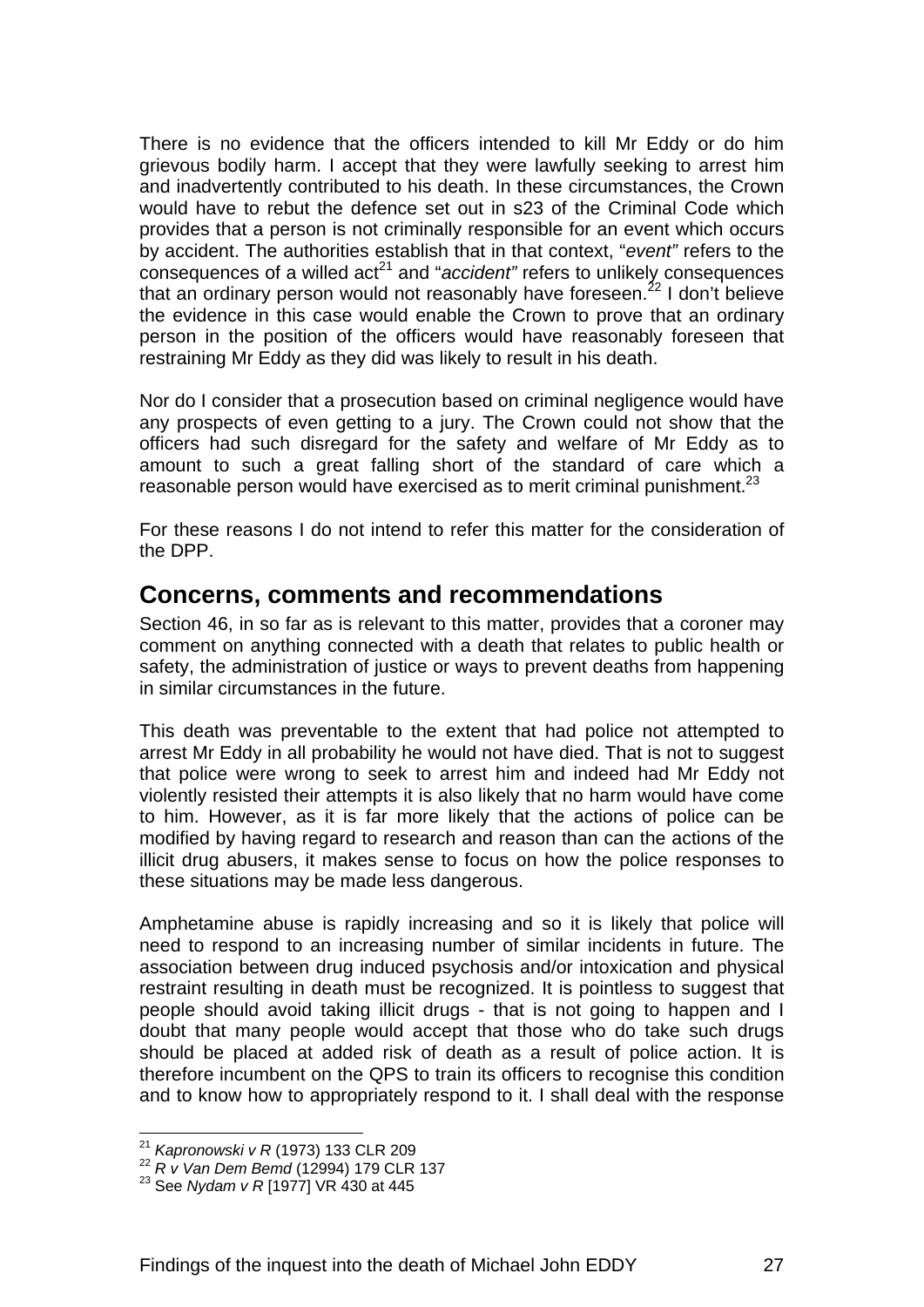of the police officers to the challenges presented by Mr Eddy in the order in which they occurred.

#### *The initial interception*

In their written submissions, the lawyers representing Mr Eddy's family suggest that the decision by police to intercept Mr Eddy soon after he exited the South-east Freeway was over zealous and a waste of police resources. I do not accept that. Mr Eddy's behaviour attracted police attention. Their response of a license check was relatively low level and non intrusive. As Mr Eddy's response demonstrated, their "*hunch*" was well founded.

#### *Follow up action*

Once the officers had seen Mr Eddy drive in a dangerous fashion while trying to evade them and having done checks that disclosed that he had been bailed on for serious drug offences only a few days earlier and was disqualified from driving, they were duty bound to attempt to locate him. I therefore consider that it was appropriate for the officers to go to the Dutton Park unit.

#### *The degree of force used against Mr Eddy*

As I have indicated earlier, I do not accept Ms Smith's claim that Mr Eddy did not resist police in the bedroom of the unit. Had he, as she claims, adopted a foetal position after being sprayed it is difficult to conceive of how the officers would not have succeeded in restraining him in that room.

I find it more likely that Mr Eddy adopted a fighting stance and engaged in a violent exchange with the officers that involved them using all of the contents of a can of O. C spray and kicks, punches and strikes with a torch in an attempt to subdue him. Their failure to apprehend him at that point suggests a lack of skill on their part and a high degree of resistance on the part of Mr Eddy. The use of a whole can of O.C. spray was pointless and dangerous in such a confined space shared by a baby. It is more difficult to conclude that the other force used by the officers in the bedroom was excessive in view of Mr Eddy's continued resistance and the lack of any serious injury caused by it.

When dissecting the actions of the officers on the night in question from the safety and comfort of a courtroom, it is important to reflect on the very difficult and challenging situation the officers suddenly found themselves in. Something that they anticipated to be quite routine quickly turned into something very different.

I have carefully considered whether the officers should have withdrawn and developed some other strategy to take Mr Eddy into custody and concluded that this was not a case where that would have been appropriate for two reasons. First, there was Mr Eddy's continued offending behaviour. Although the officers did not have all of the information now known to us concerning Mr Eddy's ongoing drug dealing, they were sufficiently aware of his breach of bail and disregard for the safety of others as evidenced by his dangerous driving to make his apprehension imperative. Second, they had no way of knowing that he would resist to the extent that he did. The officers expected to be able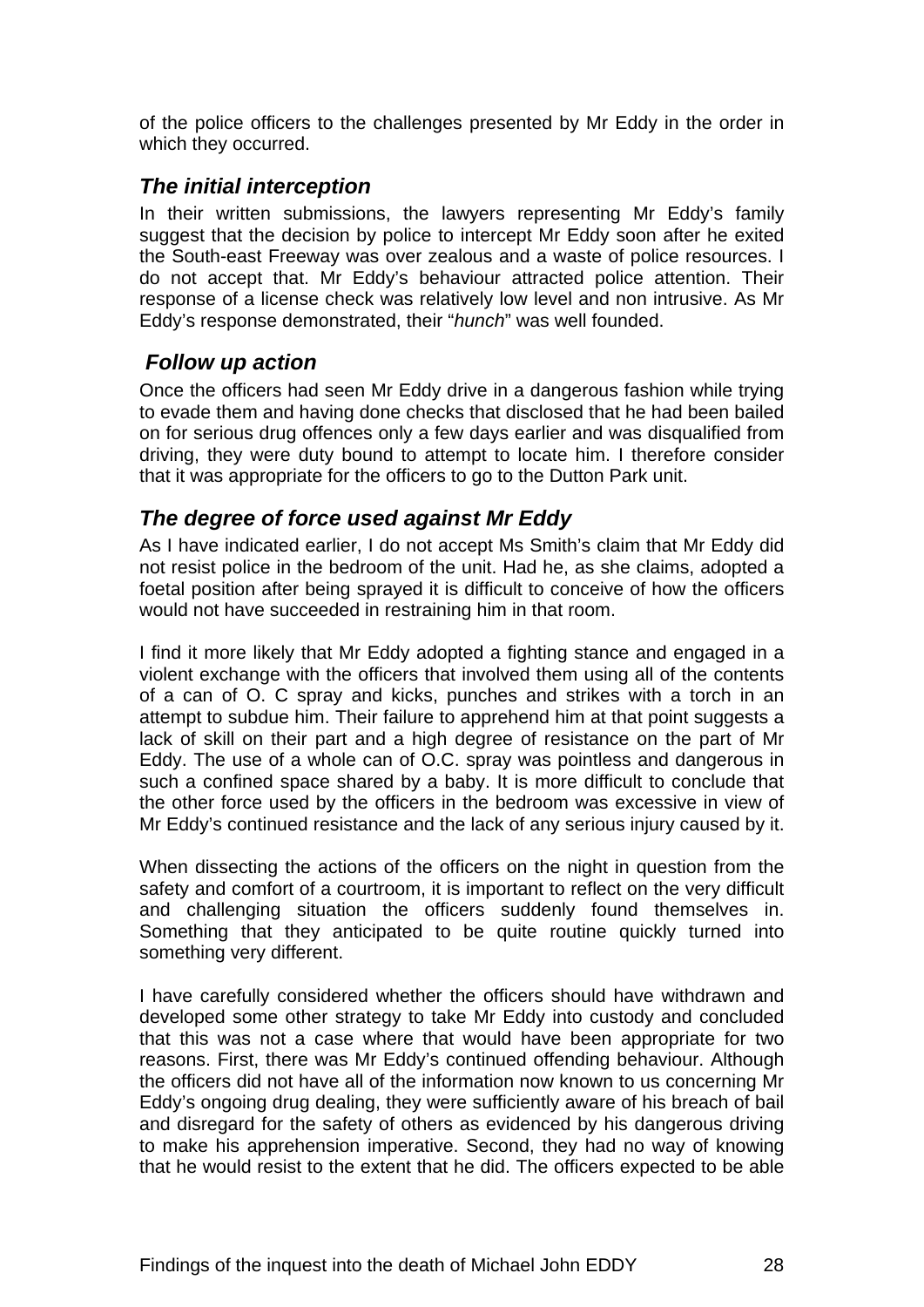to fairly easily affect an arrest once Mr Eddy was located in the bedroom. From the time they engaged with him until the fatal conclusion there was little opportunity for them to withdraw while maintaining control of the situation.

And finally, in relation to use of force, it is readily apparent that the use of restraints that constricted Mr Eddy's breathing and/or the blood flow to his brain was inappropriate, even if unintentional.

Inspector Turner a senior officer involved in police training told the inquest that officers are instructed to use only one or two bursts of O.C. spray and that they are warned of the risks of restraint asphyxia. That training was apparently insufficient to adequately regulate the conduct of the officers involved in this case. It is important that officers be reminded of the fatal consequences that can so easily flow from their actions.

#### **Recommendation 1 - Use of force training**

*I recommend that the QPS review the training provided to officers concerning the use of O.C. spray and the dangers of restraint asphyxia to ensure that the risk of fatalities are appropriately emphasised.* 

#### *Cause of death when opinion is dependent upon factual circumstances*

The circumstances of this case focussed attention on an issue of general importance to the coronial system, namely, the sources of information a forensic pathologist should consider when giving an opinion as to a cause of death after he/she has undertaken an autopsy. Should a pathologist have regard only to information revealed by the examination or is it appropriate to integrate that clinical information with evidence provided by others involved in the investigation?

The issue arose in this case because it is contended by the legal representatives of the family of Mr Eddy that the form 1 contained inaccurate information which may have caused the pathologists who undertook the autopsy to inappropriately exclude restraint asphyxia as a likely cause of death. According to two learned authors, the danger of relying on information from such sources is, that "*the pathologist has no way of validating the information provided by others."24*

If a pathologist offers opinions based only on what is discovered at autopsy, leaving it for the coroner to mediate that opinion with reference to evidence the coroner obtains from other sources, the danger of inaccurate or untested evidence influencing the pathologist's opinion and/or the coroner's findings is reduced. However, that approach could also result in productive lines of inquiry not being pursued as pathologists who are unaware of the factual context in which a death is thought to have occurred may have no impetus to alert investigators to the significance of aspects of those circumstances.

l

<sup>24</sup> Freckelton I. & Ranson D., *Death Investigation and the Coroner's Inquest, Oxford University Press*, Melbourne, 2006. p477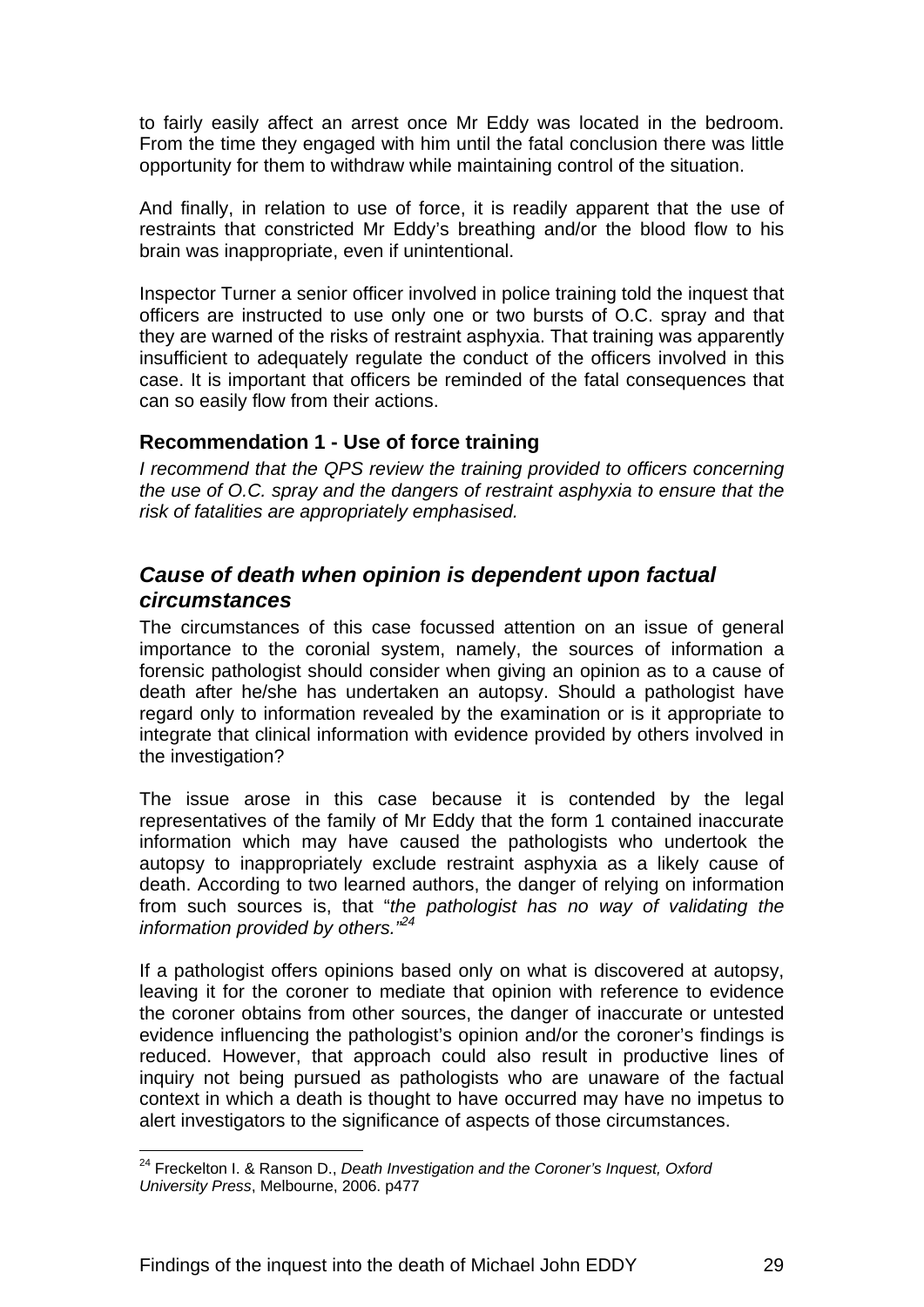Further, that approach would also delay the making of a finding of a cause of death in many uncontroversial cases. Under the current practice in Queensland, a pathologist considers the information contained in the initial police report of the death along with the information gleaned at autopsy and provides the Registrar of Births Deaths and Marriages with an autopsy certificate that stipulates a cause or causes of death if the pathologist considers the evidence available from those sources enables that to be determined with sufficient certainty.<sup>25</sup> This allows the death to be registered, insurance policies to be claimed against and other legal steps finalised at an early stage. If a coroner later comes to a different conclusion, his or her findings are referred to the Registrar and an amended cause of death certificate can be issued.<sup>26</sup>

During the course of this inquest I raised these issues with the chief forensic pathologist, Dr Charles Naylor. He very helpfully canvassed a number of options and pointed out the shortcomings of my suggestion that pending the surrounding facts being established, pathologists refrain from formulating a cause of death in cases where there were a number were possible based on the autopsy results. Dr Naylor pointed out that when treating live patients or seeking to establish a cause of death, doctors are reliant on data from three sources: history, examination and test results. He opined that *"(D)eficiencies in any of the data are likely to affect the reliability of the diagnosis"* and that requiring autopsying doctors to exclude from their deliberations information provided by police or other investigators would result in a high proportion of autopsy certificates showing the doctor's opinion as to cause of death as "*undetermined*" with the deleterious consequences referred to earlier.*<sup>27</sup>* This would obviously be undesirable as, although the death could be registered, a cause would not be available which could unnecessarily add to the distress of the family and delay insurance payouts in some cases for many months.

I am of the view that it would be preferable to ensure that pathologists and other doctors undertaking autopsies state fully in their reports the external information they have relied upon when arriving at their opinion as to the cause of death and detail other possibilities if the facts are not as they have assumed them to be. This is what Drs Olumbe and Ansford did in this case to an extent, although they were not able to say whether they received any significant other oral information from the police investigators who attended the autopsy. Further, as they were not given the versions of the civilian witnesses present at the unit during the struggle they did not know that much of the versions that they had been given would be contested.

l

 $^{25}$  An eminent pathologist has referred to the attribution of cause in forensic pathology as "*one particular area, amongst many, of confusion at the dynamic interface of law and medicine"* that he attributes to different conceptions those two professions have of the term – Cordner S.M., "*Cause in forensic pathology*: *the Cause and Manner of Death*." In: Freckelton I, Mendelson, D, editors. *Causation in Law and Medicine*. Aldershot, Ashgate, 2000. pp.289- 308.

<sup>&</sup>lt;sup>26</sup> Paradoxically, this does not happen automatically but is a matter for the discretion of the Registrar – s42(2)(d) *Births Deaths and Marriages Registration Act 2003* 27 Exhibit 2.21